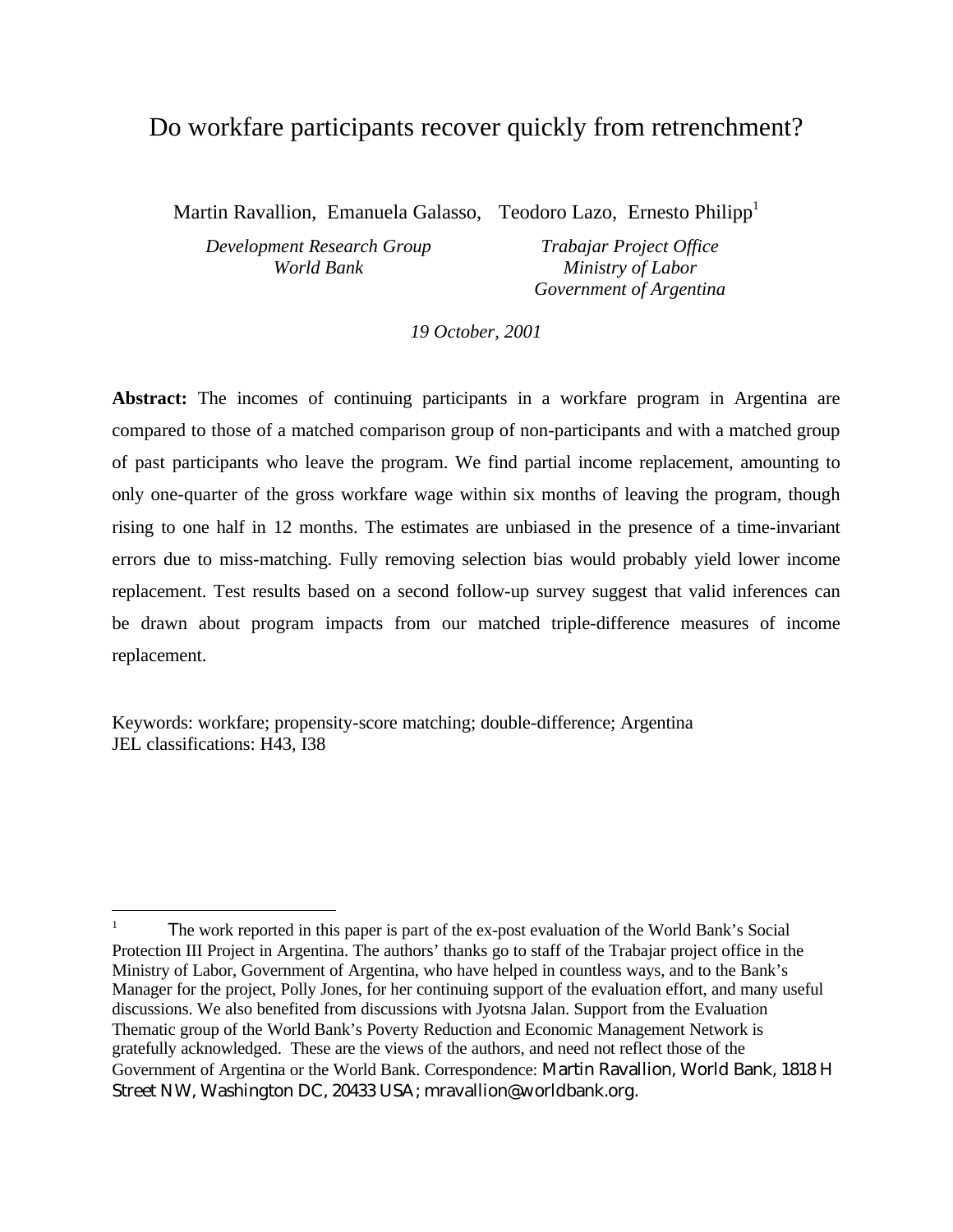#### **1. Introduction**

The welfare outcomes of cutting a workfare program—which imposes work requirements on welfare recipients—will depend in part on labor market conditions facing the participants. High income replacement after retrenchment might suggest that unemployment is not a serious poverty problem. But even when there is high unemployment, there are other ways that retrenched workers might recover the lost income. Possibly the work experience on the program will help them find work, including self-employment. Or possibly private transfers will help make up for the loss of public support. Tracking ex-participants after their retrenchment and measuring their income replacement may thus provide important clues to understanding the true impact of a workfare program.

This paper tires to learn about the impact of a workfare program by studying income replacement for those observed to leave the program after its contraction. The analytic problem we face is the usual one in causal studies of missing data on the counter-factual. It is well recognized that "single difference" comparisons of income levels between participants and nonparticipants can be highly misleading given the existence of (observable and unobservable) heterogeneity in characteristics that jointly influence participation and incomes in the absence of the program. Simulations and comparisons with actual experiments have suggested that careful matching in terms of observable covariates can greatly reduce the bias in observational studies.<sup>2</sup> Amongst the various matching methods available, Propensity Score Matching (PSM) has attracted recent interest given its theoretical properties, notably that exact matching by this

 $\frac{1}{2}$ For evidence based on simulations see Rubin (1979) and Rubin and Thomas (2000). For evidence based on an actual evaluation see Dehejia and Wahba (1999) who find that single-difference matching based on propensity scores gives a good approximation to results of a randomized evaluation of a US training program — much better than the non-experimental methods that Lalonde (1986) assessed for the same program. However, Smith and Todd (2000) question the robustness of Dehejia and Wahba's findings to model specification.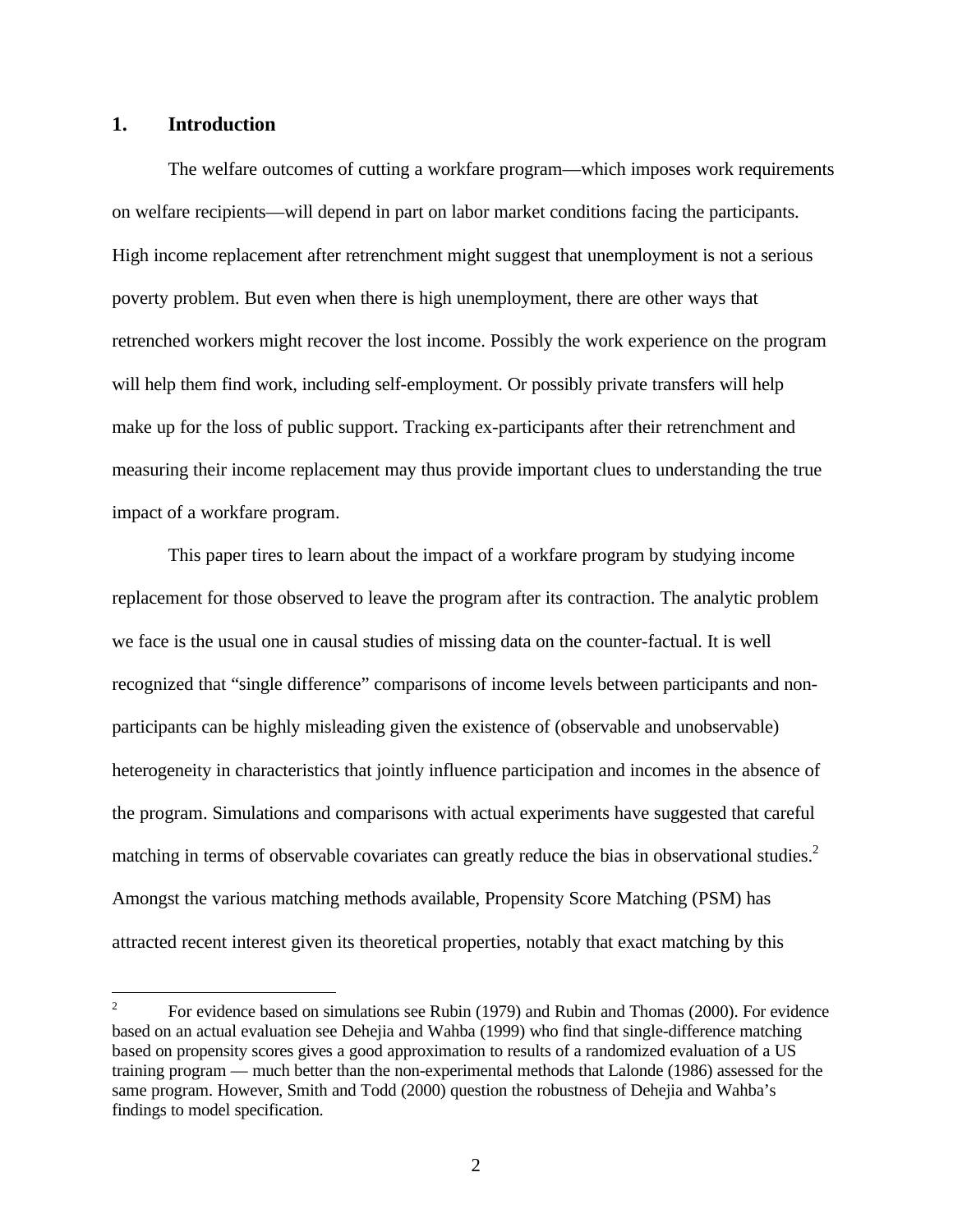method is the observational equivalent of randomization (Rosenbaum and Rubin, 1983, 1985). PSM gives unbiased estimates if (inter alia) the conditional independence ("strong ignorability") assumption holds, whereby pre-intervention outcomes are independent of participation given the variables used for matching (Rosenbaum and Rubin, 1983). Conditional dependence will leave a bias, which will depend on the amount of relevant data available for matching.

Another approach in the literature is the popular double difference (DD) estimate, obtained by comparing treatment and comparison groups in terms of outcome changes over time relative to a pre-intervention baseline. DD allows for conditional dependence in the levels arising from additive time-invariant latent heterogeneity. Since PSM optimally balances observed covariates between the treatment and comparison groups, it is the obvious method for selecting the comparison group in double-difference studies. The results of Heckman, Ichimura and Todd (1997), Heckman et al., (1998), Heckman and Smith (1998) and Smith and Todd (2000) suggest that a hybrid method, combining PSM for selecting the comparison group with DD to eliminate time-invariant errors, can greatly reduce (but not eliminate) the bias found in other evaluation methods, including single-difference matching. DD estimators have their limitations. In some circumstances it is implausible that the selection-bias is time invariant. For example, there is a potential bias in DD estimators when the changes over time are a function of initial conditions that also influence program placement.<sup>4</sup> There is also the well-known bias for

 $\frac{1}{3}$ For recent evidence based on simulations see Rubin and Thomas (2000). For evidence based on actual evaluation see Dehejia and Wahba (1999) who find that single-difference PSM given a good approximation to results of a randomized evaluation of a US training program — much better than the non-experimental methods that Lalonde (1986) assessed for the same program. Smith and Todd (2000) question the robustness of Dehejia and Wahba's findings to model specification.

<sup>4</sup> For example, Jalan and Ravallion (1998) show that this can seriously bias evaluations of poorarea development programs that are targeted on the basis of initial geographic characteristics that also influence the growth process.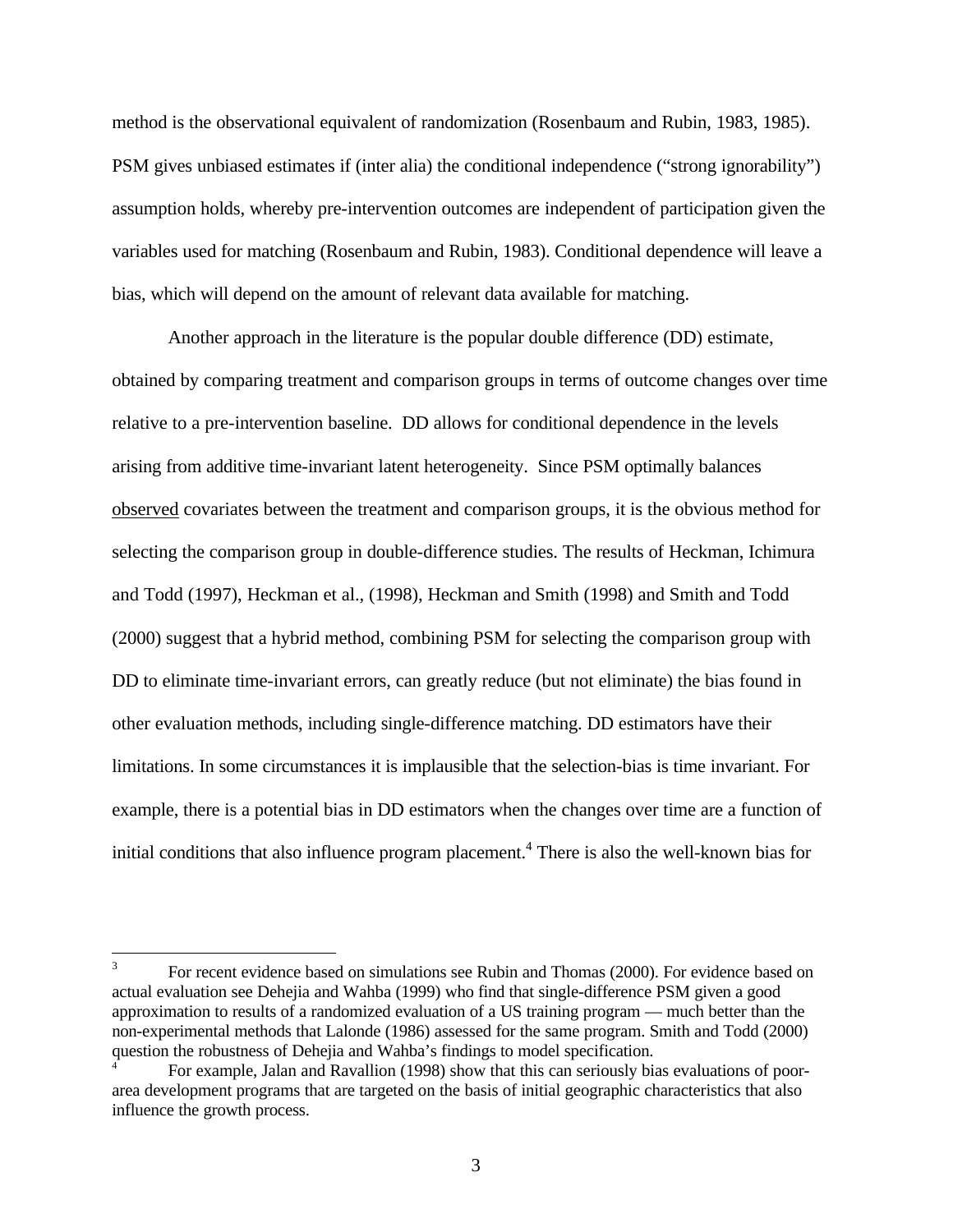inferring long-term impacts that can arise when there is a pre-program earnings dip (known as "Ashenfelter's dip" after Ashenfelter, 1978).

What if one does not have a pre-intervention baseline? This is common for safety-net interventions, such as workfare programs, that have to be set up quickly, in response to a macroeconomic or agro-climatic crisis. There is no time to do a baseline survey of (probable) participants and non-participants. Nor is randomization usually feasible in such settings.

Suppose instead that we follow up samples of participants and non-participants over time, post-intervention, and that some participants become non-participants. What can we then learn about the program's impacts?

The approach proposed here is to examine what happens to participants' incomes when they leave a workfare program, and to compare this with the incomes of continuing participants, after netting out economy-wide changes, as revealed by a matched comparison group of nonparticipants. While this approach is feasible without a baseline survey, it brings its own problems. Firstly, while differencing over time can eliminate bias due to latent (time-invariant) matching errors, there remains a potential bias due to any selective retrenchment from the program based on unobservables. We argue that the direction of bias can be determined under plausible assumptions. Secondly, there may well be a post-program "Ashenfelter's dip," namely when earnings drop sharply at retrenchment, but then recover. As in the pre-program dip, this is a potential source of bias in assessing the longer-term impact, although (as with the pre-program version) to the extent that the dip entails a welfare change it can still be relevant to assessing the short-term impact of a safety-net intervention. And clearly, the post-program dip is of interest in assessing the dynamics of recovery from retrenchment. To help address this issue we follow up initial participants over multiple survey rounds.

4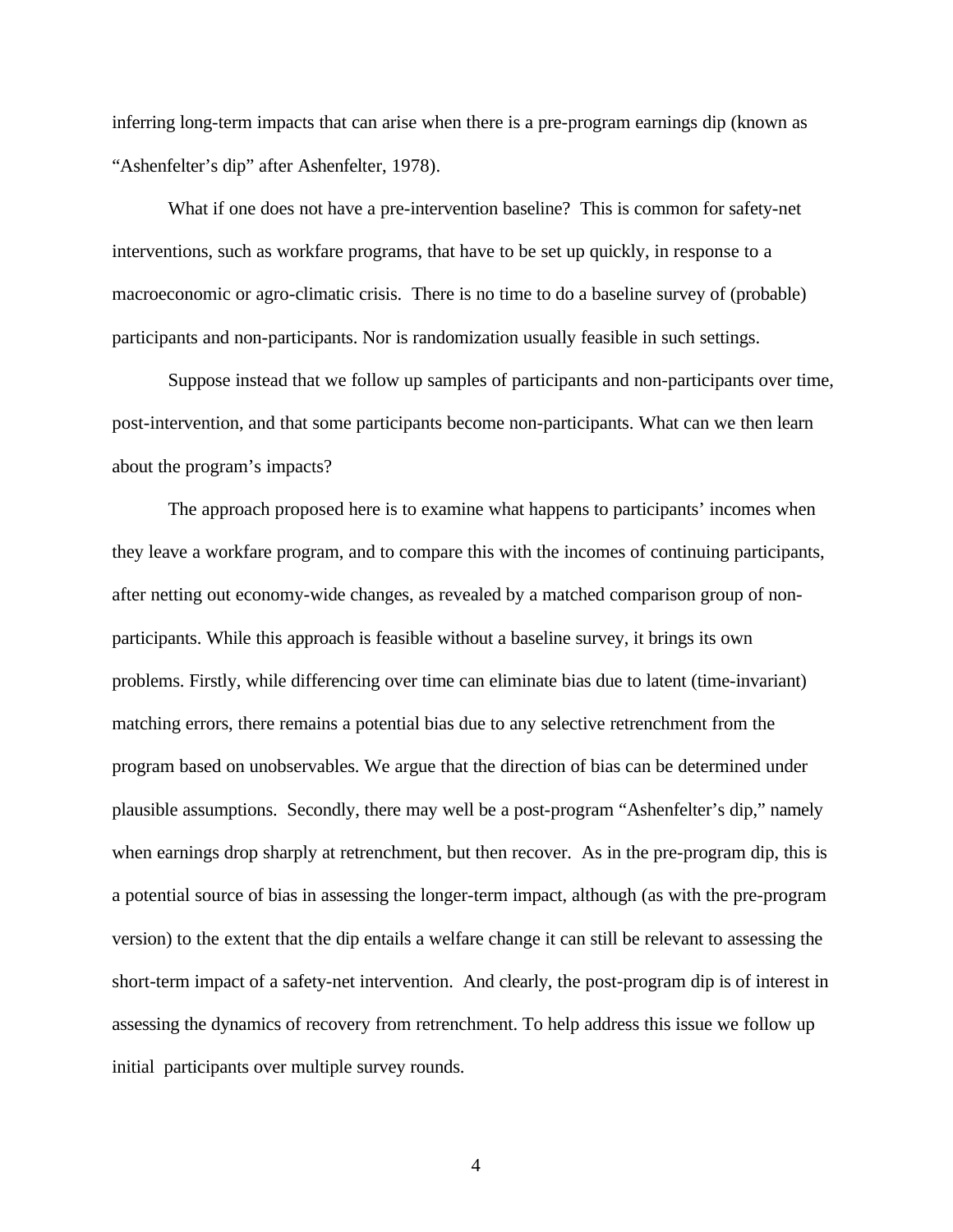We are also interested in seeing whether this type of follow-up study of program participants can identify the gains to current participants from a program — the classic "treatment effect on the treated" as it is called in the evaluation literature. There are concerns about selection bias, and there is the problem that past participation may bring current gains to those who leave the program. Assuming these lagged gains are positive, the net loss from leaving the program will be less than the gain from participation relative to the counter-factual of never participating. We derive a test for the joint conditions needed to identify the mean gains to participants from this type of study, also exploiting further follow-up surveys of past participants.

We study Argentina's Trabajar Program. This aims to provide work to poor unemployed workers on approved sub-projects of direct value to poor communities. The sub-projects cannot last more than six months, though a worker is not prevented from joining a new project, if available. In earlier research on the same program studied here, Jalan and Ravallion (2001) estimated the counter-factual income of current participants if they had not participated using the mean income of a comparison group of non-participants, obtained by PSM. For the purpose of the present study, we designed a survey of a random sample of current participants, and returned to the same households six months later, and then 12 months later. In addition to natural rotation, there was a very sharp contraction in the program's aggregate outlays after the first survey.

The following section describes the program and the data for its evaluation. Section 3 describes our evaluation method in theoretical terms. Section 4 presents our results, while some conclusions can be found in Section 5.

5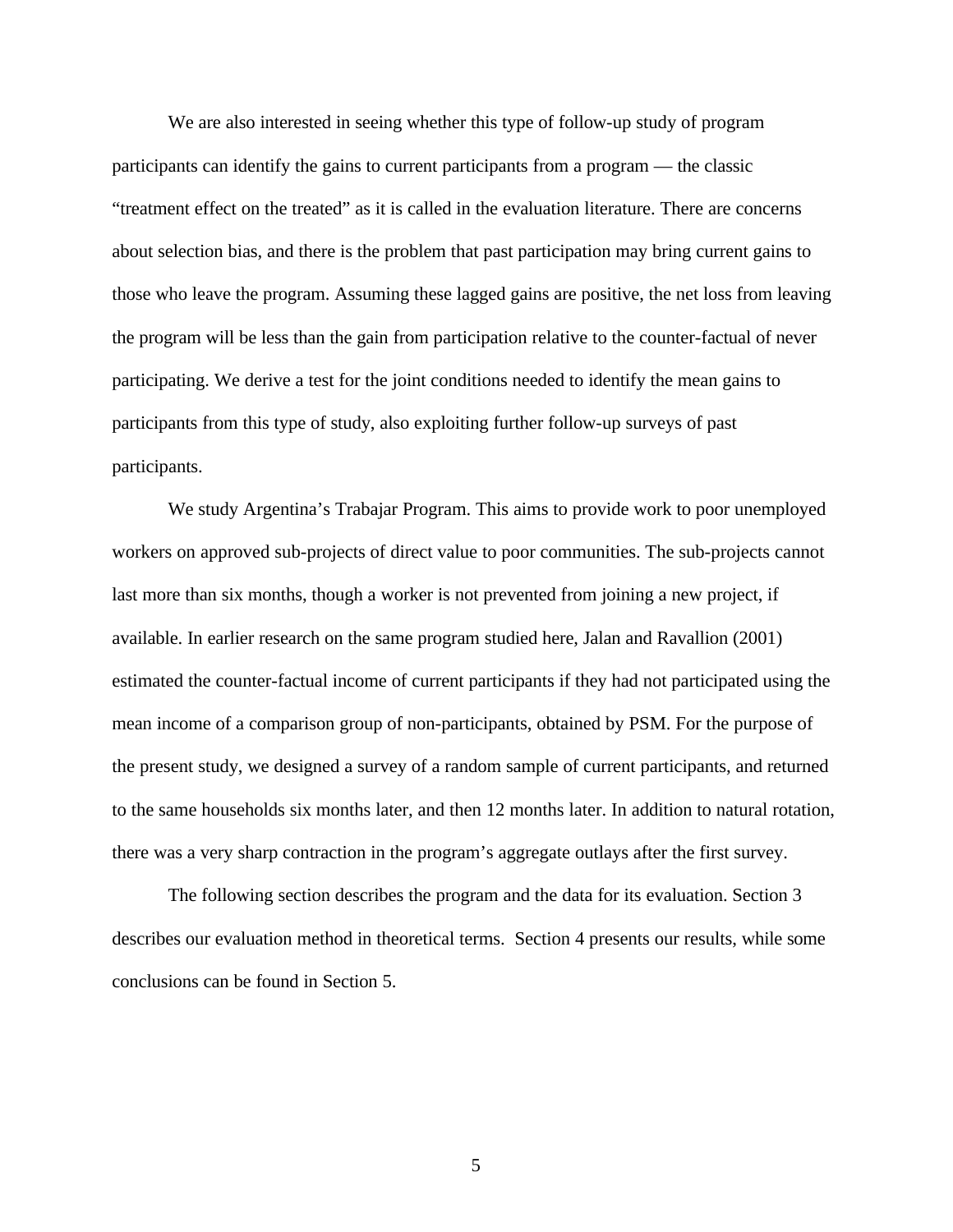#### **2. The program and data**

In response to a sharp increase in the measured unemployment rate, the Government of Argentina greatly expanded and redesigned its Trabajar Program in May 1997, with financial and technical support from the World Bank. The Trabajar Program aims to provide short-term work at relatively low wages on socially useful projects in poor areas. The projects are proposed by local (governmental and non-governmental) organizations with priority given to proposals that are likely to benefit poor areas, according to ex-ante assessments.<sup>5</sup> Workers cannot join the program unless they are recruited to an approved project. The projects last a maximum of six months, but a worker is not prevented from switching to a new project on the same basis.

The wage rate was initially set at a maximum of \$200 per month, which was cut to \$160 in 1999 at the time of an overall contraction in outlays. (Undercutting of the wage rate is allowed, but it is uncommon.) The wage rate was chosen to be low enough to assure good targeting performance, and to help assure that workers would take up regular work when it became available. By way of comparison, the average monthly earnings for workers in the poorest 10% of households (ranked by total income per person) in Greater Buenos Aires (GBA) in May 1996 was \$263 (calculated from the Permanent Household Survey, discussed further below). (As expected, the poorest decile also received the lowest average wage, and average wages rose monotonically with household income per person.)

The data collection for this study began with a survey in May/June 1999 of Trabajar participants in the main urban areas of three provinces — Chaco (Gran Resistencia), Mendoza (Gran Mendoza) and Tucuman (Gran Tucaman – Tafi Viejo). These provinces were chosen as representing the range of labor markets found in Argentina. The families of 1500 randomly

 $\overline{5}$ 

Ravallion (2000) examines the program's ex-post performance in targeting poor areas.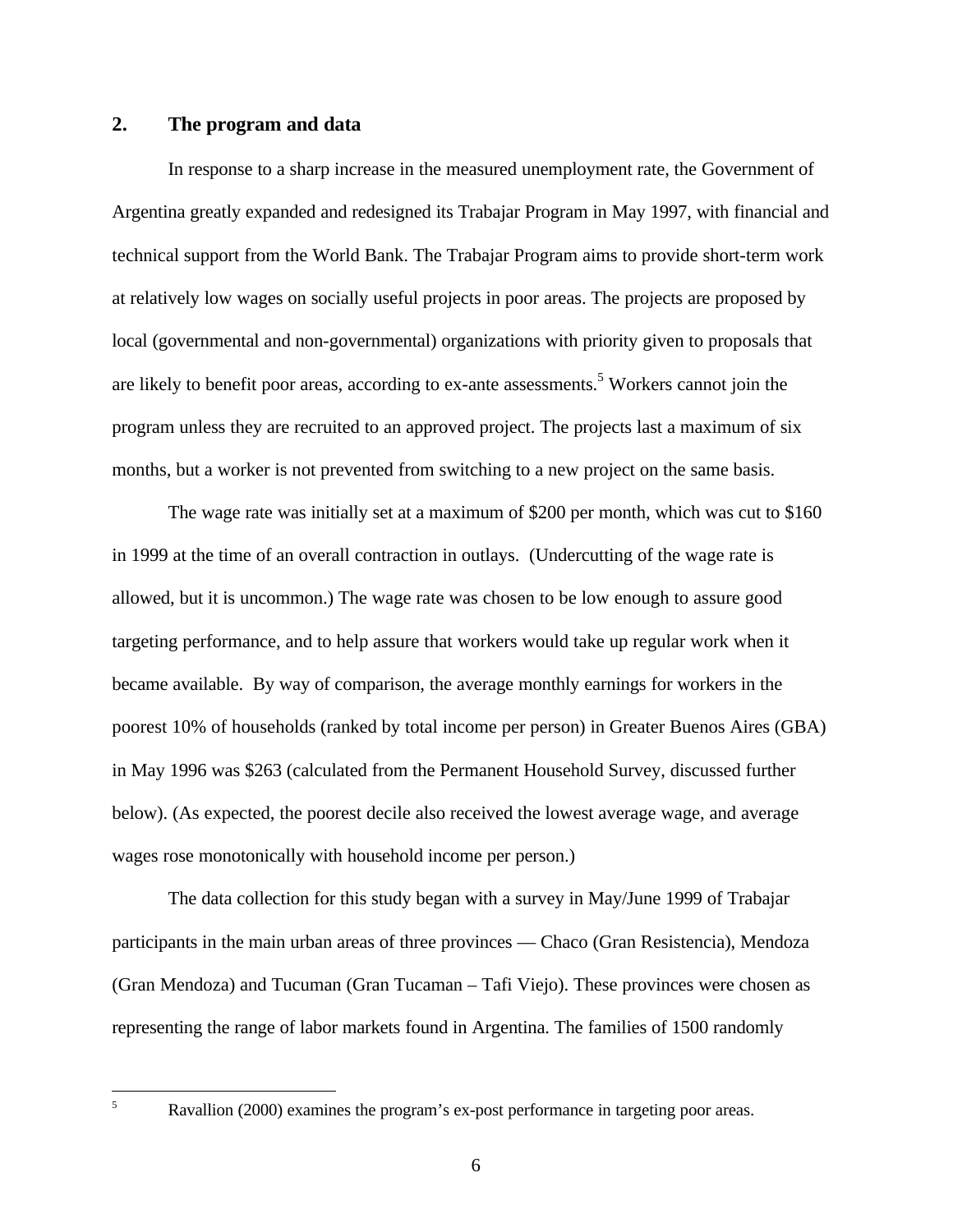chosen Trabajar workers were interviewed, spread evenly between the three provinces. The sampled beneficiary households were a simple random sample from the list of all beneficiaries at the time. The households of participants were the units for interviewing.

The survey of participants was chosen to coincide with the twice-yearly Permanent Household Survey (PHS). This is an urban survey focusing on employment and incomes, though it also includes questions on education and demographics. We calculate individual income from questions on income from work (wages, bonuses, self-employment income, Trabajar earnings) and from non-labor sources (pension, rents, dividends, fellowships, food coupons, private transfers). All provincial capitals or other urban centers with at least 100,000 inhabitants are included in the PHS.<sup>6</sup> The survey is conducted twice a year, around May and October. The PHS sample size is set to achieve (with 95% confidence) an error of 1% in the unemployment rate within each urban conglomerate. In large conglomerates, a random sample of geographic units is chosen, within which a fixed number of households is sampled. In smaller conglomerates, a onestage random sample is used. The PHS sample includes 27,000 households.

The PHS is our source of the comparison group for initial participants, to be selected by propensity-score matching, as described in more detail in the next section. For program participants, the same interview questionnaire was used as for the PHS, with PHS interviewers. This avoids the matching bias that can arise when the surveys of participants and nonparticipants are not comparable (Heckman, Ichimura and Todd, 1997; Heckman et al., 1998). Extra questions were added for the survey of Trabajar participants. Moreover, miss-matching can

 $\overline{a}$ 

<sup>6</sup> An exception is Viedma, capital of Rio Negro, that was replaced for the urban-rural conglomerate of Alto Valle del Rio Negro.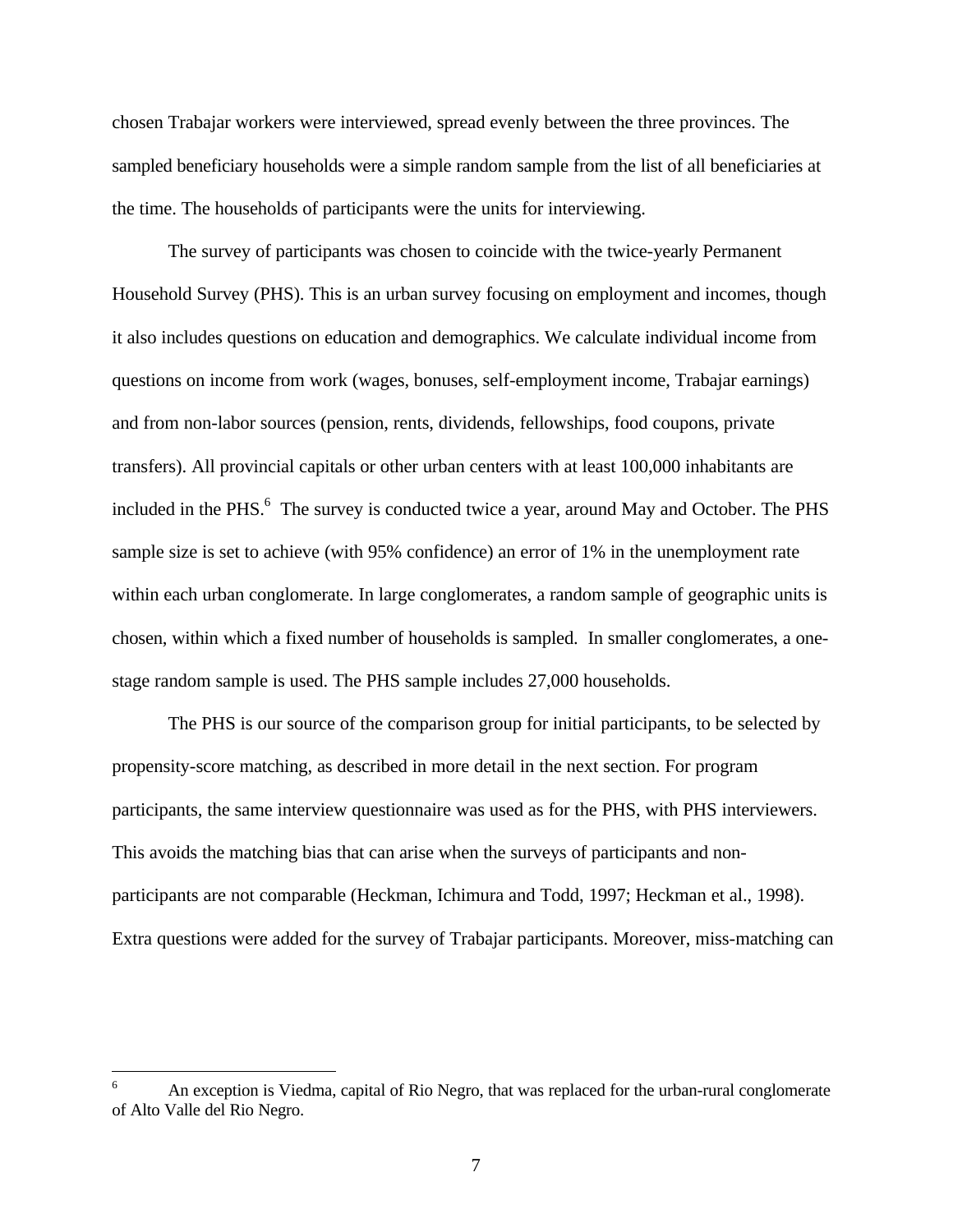be reduced by selecting the comparison group separately from each geographic area, to make sure that the individuals belong to the same local labor markets.<sup>7</sup>

A follow-up survey of the same Trabajar participants was done in October/November 1999, to coincide with the next round of the PHS, and similarly in May/June  $2000$ .<sup>8</sup> The PHS has a rotating panel design with one quarter replaced each round, so it was possible to form a panel for the comparison group. Our matches were constrained to only include those who would be followed up. Naturally this limits the matching options, particularly so by the second follow-up survey, by which time only half of the original sample is re-surveyed.

The PHS is a far shorter survey instrument than that used by Jalan and Ravallion (1999) for their single difference estimate of the impact on incomes of Trabajar participation. Since there are fewer observables in the data, the matching is unlikely to be as good. Results in the literature suggest that single-difference PSM estimates can be unreliable when the data available do not include important determinants of participation (Heckman et al., 1997, 1998; Smith and Todd, 2000). However, here we have the advantage that we can follow up participants over time, exploiting the rotating panel design of the PHS. Thus, although we cannot expect that our single difference PSM estimates will be as reliable as in Jalan and Ravallion, we can eliminate the time-invariant errors due to miss-matching arising from violations of the conditional independence assumption.

The follow-up surveys indicate a sharp contraction is Trabajar participation. 49% of the Trabajar workers interviewed in the baseline survey were no longer employed under the program in the first follow-up survey (Table 1). Only 16% of the original Trabajar workers were

<u>.</u>

Heckman et al (1998) find that the mismatch due to different questionnaire and different labor markets amounts to half of the selection bias in their analysis.

<sup>8</sup> A fourth survey was done six months later. Over 90% of the initial Trabajar workers had left the program by the fourth wave. There were too few continuing participants to facilitate further analysis.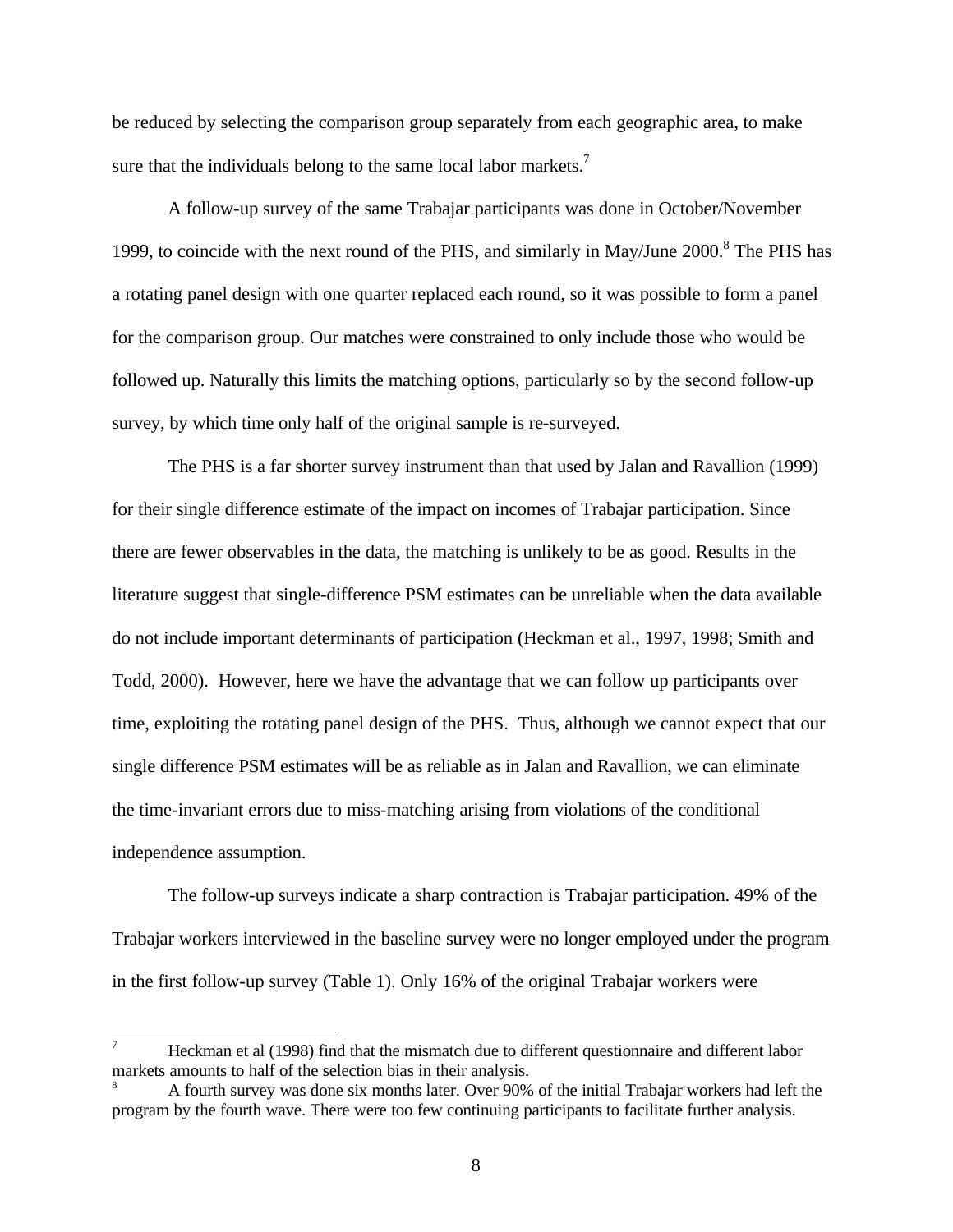employed on the program by the second follow-up survey. This contraction in employment on the program did not appear to stem from a "pull" effect from the rest of the economy. There was little sign of economic recovery between the surveys. The overall unemployment rate increased in one of the provinces (Chaco) and fell, but not greatly, in the other two; see Table 2, which also gives unemployment rates for the second follow up survey, six months later, and for six months prior to the first survey.

The large number of participants leaving the program appears instead to be due to a normal process of rotation. In normal times, there is a rotation process arising from the fact that subprojects do not last longer than six months. When a subproject ends, its beneficiaries are not incorporated automatically in another project. The responsible organizations are the ones that select the participants. In the country as a whole, 45% of Trabajar workers participate in only one project (46% in Chaco, 52% in Mendoza and 51% in Tucuman).

On top of this designed rotation, there was a severe contraction in aggregate outlays on the program starting at the end of 1999. This was an outcome of overall fiscal austerity, to keep Argentina within macroeconomic targets. Aggregate spending on the program by the center in the first five months of 2000 was only 29% of its level in the last five months of 1999.

Existing sub-projects were completed, but the number of new projects approved shrank sharply in the latter part of 1999, to bring down the center's outlays. As already noted, the wage rate was also cut; Table 3 gives the sample mean wages by survey round. The aggregate cuts to the program made it less likely that past participants would find another subproject to join. A large new workfare program, the Emergency Employment program took up some of the slack in

<u>.</u>

The rate of new projects approved was 439 per month in the period February to June 2000, as compared to 872 per month in February-November 1999 (the peak summer months of December and January have unusually low project approval rates, so we dropped them from this calculation).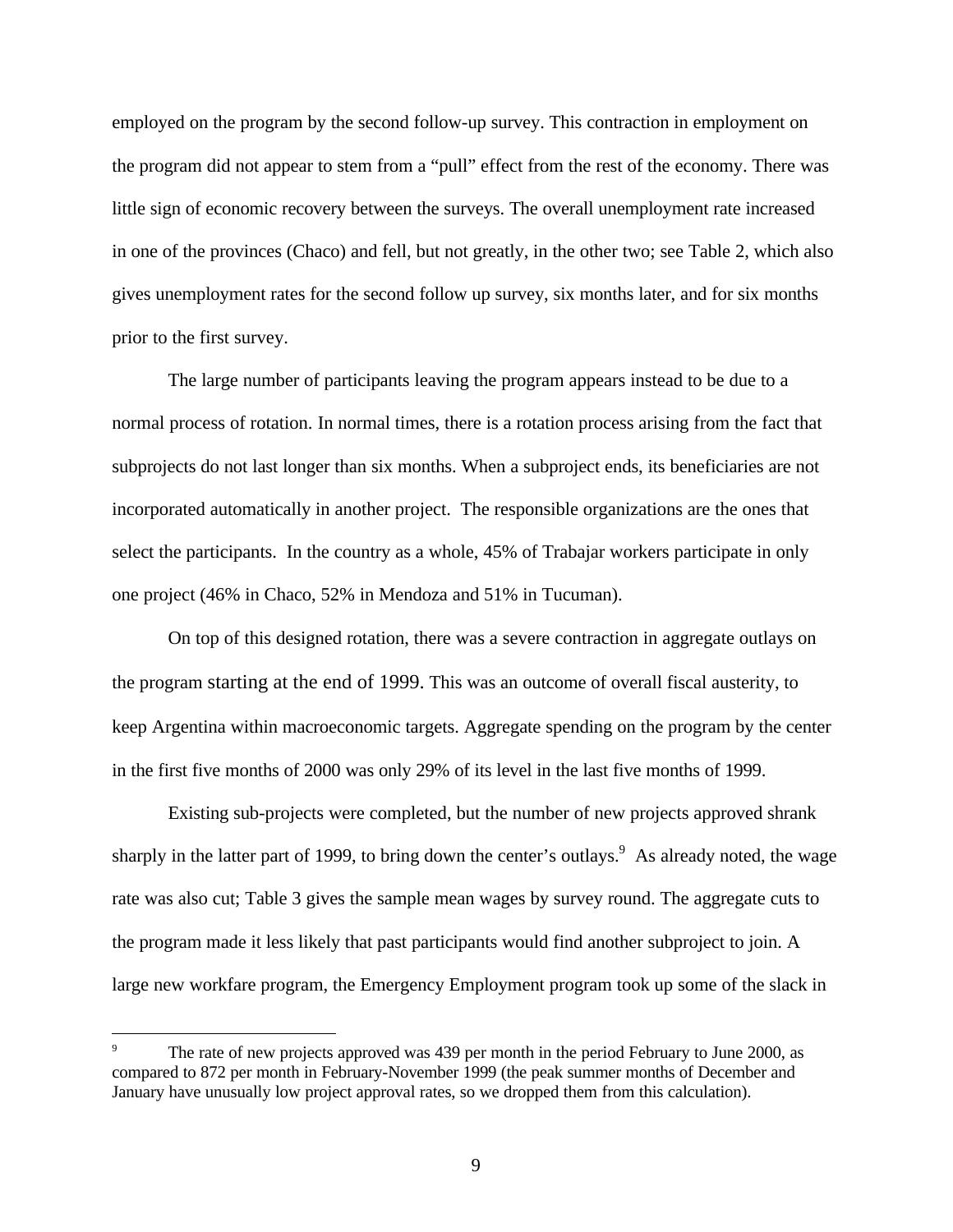2000. This was not in operation by the time of the second survey (first follow-up survey), but it was by the third survey. While our impact estimates using the first and second surveys are not likely to be affected by this new program, this is not true of the results using the third survey. We return to this point.

#### **3. Estimation method**

Our strategy is to compare income changes between those who stay in the program and those who leave, after netting out the income changes for an observationally similar comparison group of non-participants. This is an example of what has been called in the literature a "difference-in-difference-in-difference" or "triple-difference" estimate.<sup>10</sup> We first discuss our method of selecting comparison groups, both of initial participants and for continuing participants. We then describe our version of the triple-difference estimator.

### *3.1 Controlling for observed heterogeneity*

We use PSM to balance observed covariates at two stages. Firstly we form a matched comparison group for initial participants and secondly we match those who continue to participate over time ("stayers") with those that drop out ("leavers"). The second stage matching deals with the observed differences between subsequent leavers and stayers.

PSM balances the distributions of observed covariates between participants and a comparison group based on similarity of their predicted probabilities of participation (their "propensity scores"). Rosenbaum and Rubin (1983) show that exact matching on the basis of propensity scores eliminates the bias in identifying the causal effect due to observable covariates.

 $10<sup>°</sup>$ The triple-difference method appears to have been first used by Gruber (1994) who included interaction effects between time and location (as well as separate time and location effects) in modeling the earnings effects of labor laws in the US.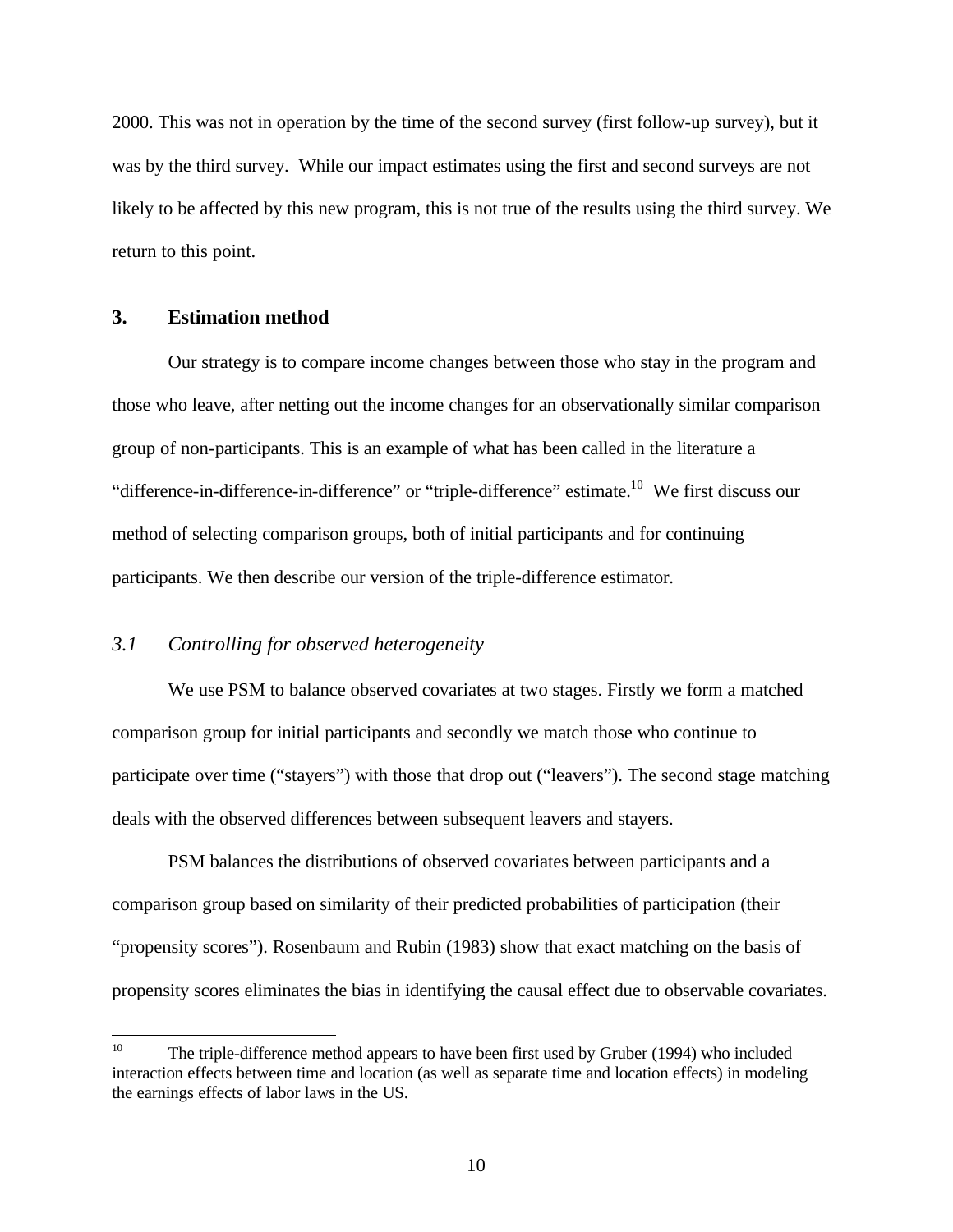PSM is thus the observational analog of an experiment in which participation is independent of outcomes; the difference is that a pure experiment does not require the untestable assumption of independence conditional on observables.

Two groups are identified: those that participate  $(D<sub>i</sub>=1)$  and those that do not  $(D<sub>i</sub>=0)$ . We rule out interference between units under the assumption that the gain to a worker from participation in a program such as Trabajar does not spillover to nonparticipants.<sup>11</sup> Participants are matched to individuals who did not participate on the basis of the propensity score, defined as  $P(x_i) = Pr(D_i = 1 | x_i)$  where  $x_i$  is a vector of pre-exposure control variables. Rosenbaum and Rubin (1983) prove that if the *Di*'s are independent over all *i*, and outcomes are independent of participation given *xi* (i.e. unobserved differences do not influence whether or not *i* participates), then outcomes are also independent of participation given  $P(x_i)$ , just as they would be if participation was assigned randomly. The assumption that outcomes are independent of participation given  $x_i$  is variously referred to in the literature as the "conditional independence," "strong ignorability," or "selection on observables." PSM uses  $P(x)$  to select control subjects for each of those treated. This eliminates bias in estimated treatment effects due to differences in the observed covariates.

In practice the propensity score must be estimated. Here we follow the standard practice in PSM applications of using the predicted values from standard logit models to estimate the propensity score for each observation in the participant and the comparison-group samples. Using the estimated propensity score, matched-pairs are constructed on the basis of how close the scores are across the two samples. The nearest neighbor to the *i*'th participant is defined as

<u>.</u>

<sup>&</sup>lt;sup>11</sup> In the matching literature, this is the stable unit-treatment value assumption (Rosenbaum and Rubin, 1983).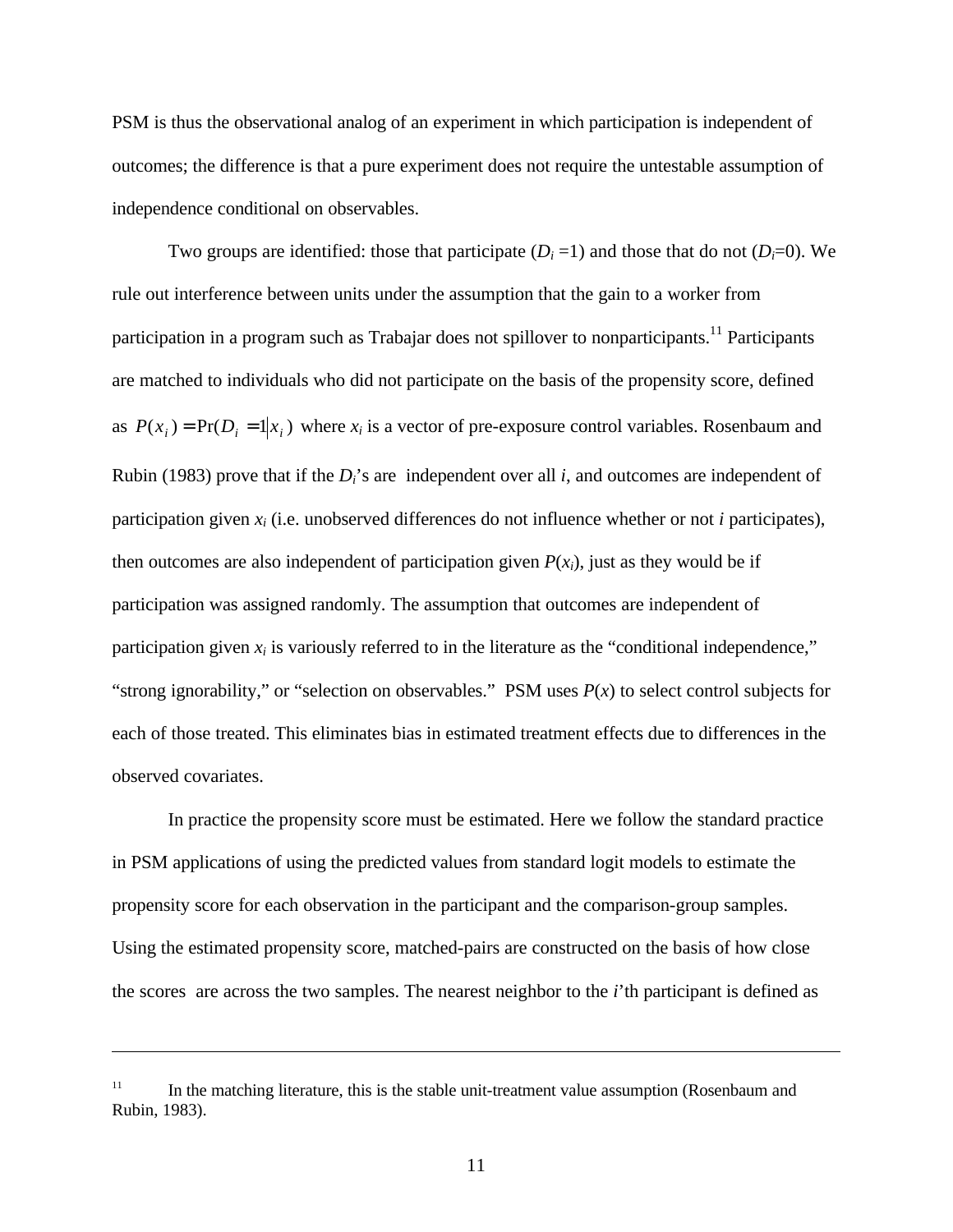the non-participant that minimizes  $[\hat{P}(x_i) - \hat{P}(x_j)]^2$  over all *j* in the set of non-participants, where  $\hat{P}(x_k)$  is the predicted propensity score for observation *k*. Matches are only accepted if  $[\hat{P}(x_i) - \hat{P}(x_j)]^2$  is less than 0.00001 (an absolute difference less than 0.0032.) We only include those observations on non-participants that share a common range of values of the propensity scores calculated for the participants (i.e., the two groups share common support in the predicted propensity scores). In the following analysis, the comparison group for each participant is defined as the set of five nearest neighbors amongst non-participants in terms of the predicted propensity scores.

#### *3.2 Latent heterogeneity*

PSM gives unbiased estimates of program impact if selection into the program is based solely on observables; selection bias due to latent heterogeneity will remain in single difference comparisons using PSM. With access to a pre-intervention baseline, one can eliminate timeinvariant selection bias due to unobservables, by differencing over time. One can also deal with time-invariant selection bias with only post-intervention data, using follow-up surveys. However, in doing so one must recognize that the gains to current non-participants need not be symmetric before and after participation; while one may be happy to assume that baseline units are unaffected by the program, it is far less plausible that drop outs gain nothing currently from their past participation. So there are two distinct sources of selection bias in our set-up. One is in the existence of latent heterogeneity in who participates in the program, leading to miss-matching in determining the comparison group, and hence a systematic error in measuring the counter-factual income. Secondly, latent heterogeneity may affect the decision to stay in the program or drop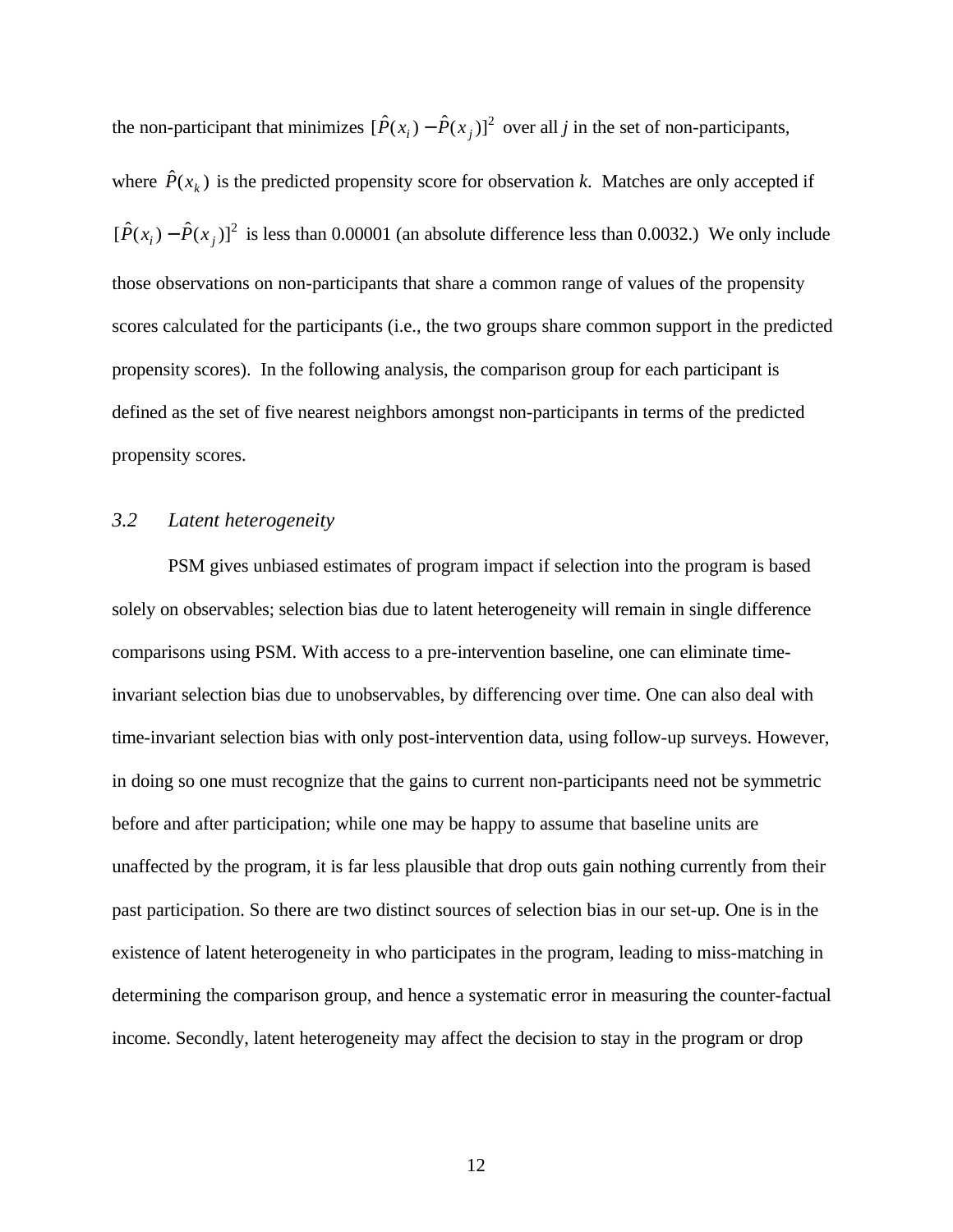out. Participants with high (unobserved) gains from participation may well be less likely to drop out of the program. This source of bias does not disappear.

The double difference ("difference-in-difference" or *DD*) estimate is the difference in the income gains over time between a treatment group of program participants and a matched comparison group of non-participants. Our triple difference estimate is defined as the difference between the value of the double difference for stayers and leavers.

Without loss of generality we can write the observed income of a Trabajar participant at date *t* as:

$$
Y_{it}^T = Y_{it}^* + G_{it} \qquad (t \ge 1)
$$
 (1)

where  $Y_{it}^*$  is the counter-factual income of the Trabajar participant if the program had not existed, and  $G_i$  is the income gain from participation (either actual participation at that date or a current gain from past participation).

An indicator of the counter-factual income is available for a matched comparison group and is given by  $Y_{it}^C$ . This is a noisy indicator due to miss-matching arising from latent heterogeneity. Thus the single difference estimator is biased. We make the standard assumption in double-difference studies that the selection bias is time invariant, and so it is swept away by taking differences over time. More precisely, the first difference of  $Y_i^C$  is assumed to provide an unbiased estimate of the first difference of  $Y_{it}^*$ :

$$
E(\Delta Y_{it}^C) = \Delta Y_{it}^* \tag{2}
$$

where  $\Delta$  refers to the difference between the value at *t* and *t*-1. From (1) and (2) it is evident that:

$$
E[\Delta(Y_{it}^T - Y_{it}^C)] = \Delta G_{it}
$$
\n(3)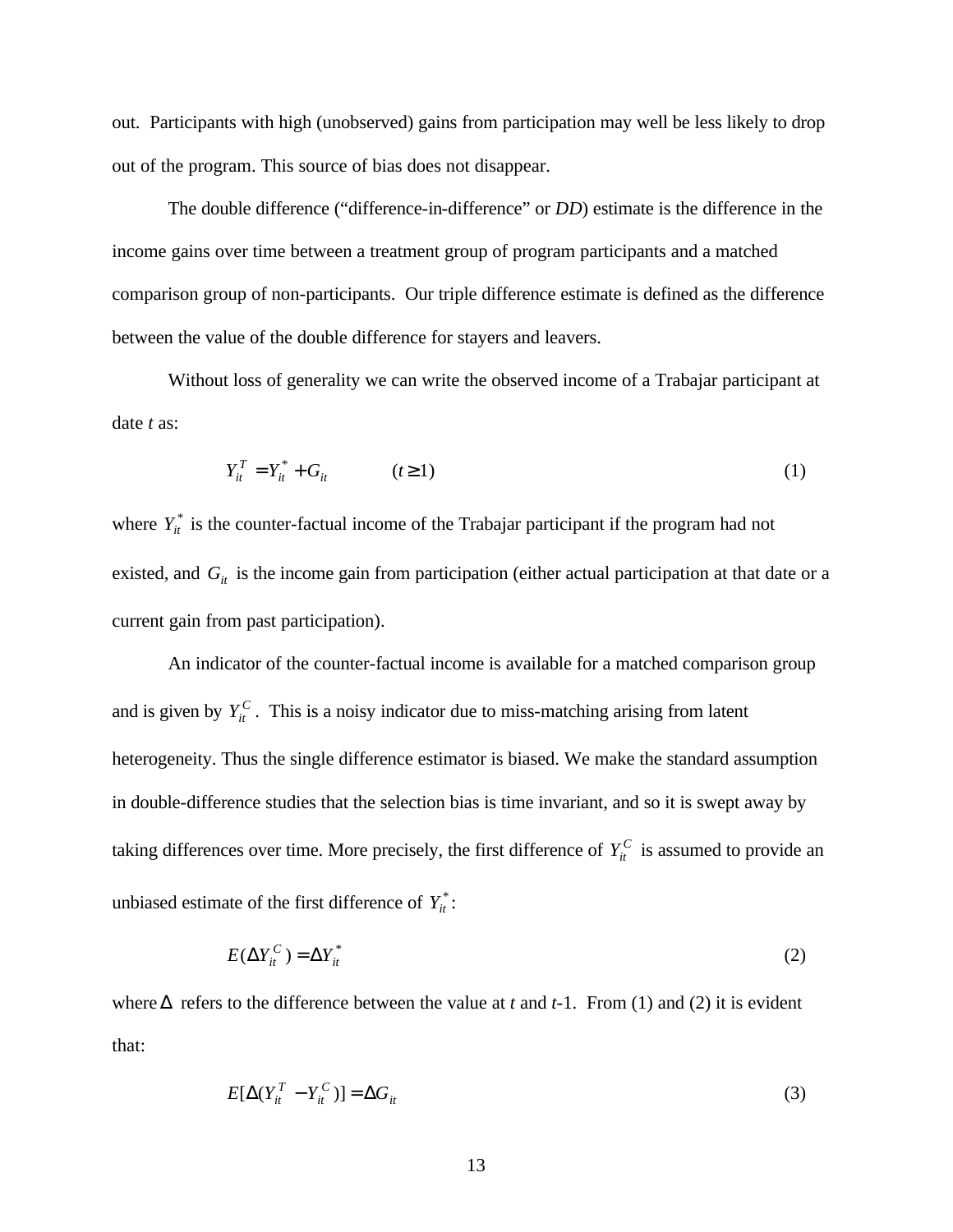In the usual double difference set up, period 1 precedes the intervention, and it is

assumed that  $G_i$ <sup> $=$ </sup> 0 for all *i*. However, in our case, the program is in operation in period 1. The scope for identification arises from the fact that some participants at date 1 drop out of the program at date 2. Let  $D_i = 1$  if individual *i* stays in the program, and let  $D_i = 0$  if she does not. Our triple-difference estimator for *t*=2 is then:

$$
DDD \equiv E[\Delta(Y_{i2}^T - Y_{i2}^C)|D_{i2} = 1] - E[\Delta(Y_{i2}^T - Y_{i2}^C)|D_{i2} = 0] =
$$
  
\n
$$
[E(G_{i2}|D_{i2} = 1) - E(G_{i2}|D_{i2} = 0)] - [E(G_{i1}|D_{i2} = 1) - E(G_{i1}|D_{i2} = 0)] \tag{4}
$$

The first term in square brackets on the far RHS of (4) is the net gain to continued participation in the program, given by the difference between the gain to participants in period 2 and the gain to those who dropped out. The difference between the program's benefit level and DDD is our measure of mean income replacement. Notice that there may be some gain from past participation for those who drop out ( $E(G_{i2}|D_{i2} = 0) \neq 0$ ). For example, current participants may learn a skill that raises future income. Even so,  $E(G_{i2}|D_{i2}=1) - E(G_{i2}|D_{i2}=0)$  gives the income loss to those who leave the program, allowing for the possibility that leavers may benefit from past participation.

The second term on the RHS of (4) is the selection bias arising from any effect of the gains at date 1 on participation at date 2. Under the conditional independence assumption of PSM, this term equals zero and *DDD* then gives the mean net gain to stayers in the program. It is readily verified from (4) that *DDD* gives the current gain to participants ( $E(G_{i2}|D_{i2}=1)$ ) if (in addition) there are no current gains to non-participants i.e., one can set  $E(G_{i2}|D_{i2}=0)$ .

Unlike our matching of non-participants in the first survey (to form the comparison group), we cannot relax the conditional independence assumption in drawing inferences from our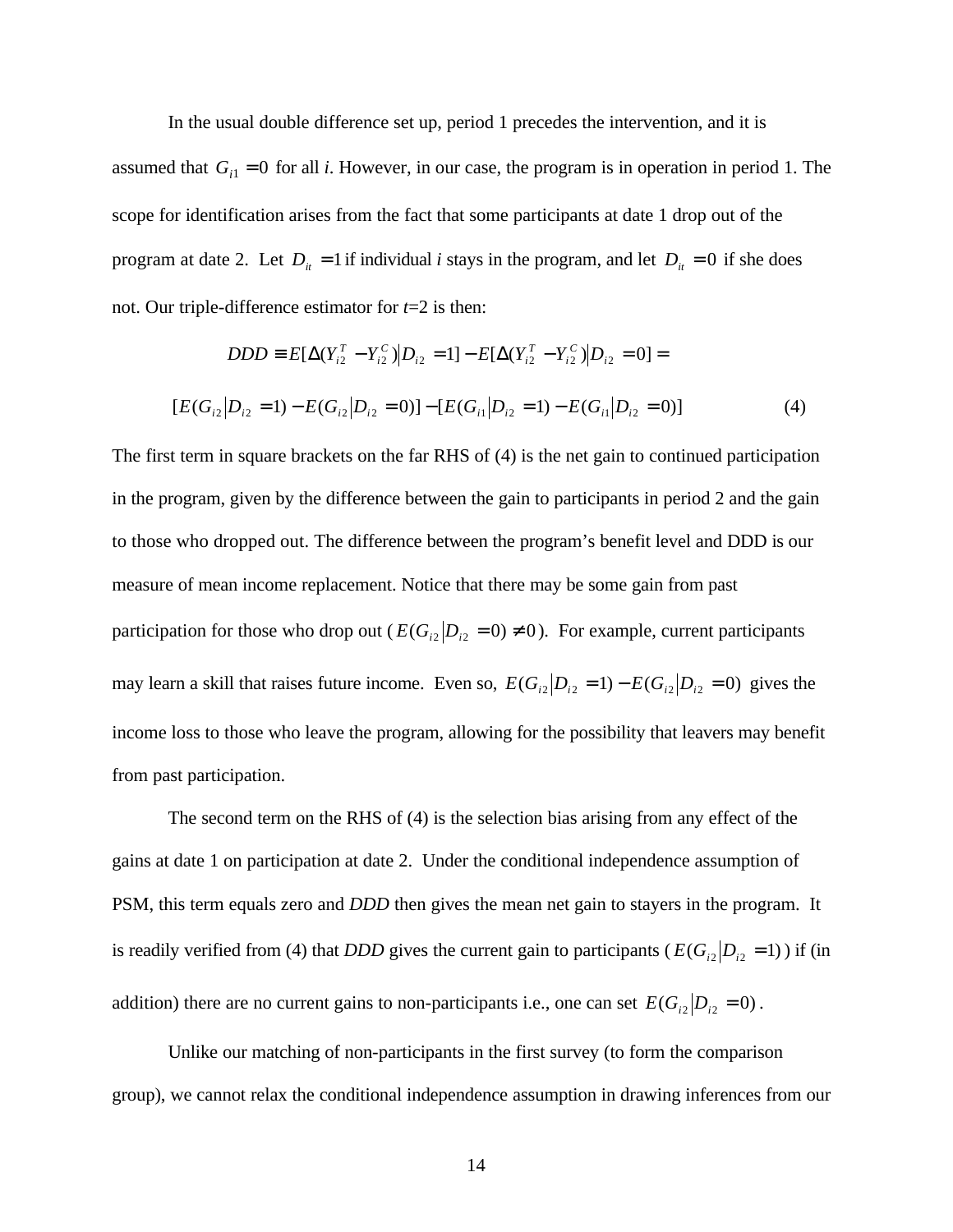matching of stayers with leavers. The most plausible way in which this assumption would not hold is that leavers tend to be those with lower gains from participation in the first period. Then  $E(G_{i}|D_{i2}=1)$  >  $E(G_{i}|D_{i2}=0)$  and so our *DDD* estimator based on (4) will underestimate the net gain to continued participation in the program.

Notice also that if there is no latent heterogeneity then we can estimate mean gains using only the single difference, by comparing mean income of participants with that of the matched control group; this is the estimator used by Jalan and Ravallion (1999). Similarly, to obtain  $E(G_{i2}|D_{i2}=1)$  one would simply take the difference in mean incomes of those who stayed in the program and the comparison group, and to obtain  $E(G_i|D_i) = 0$  one would make the same calculation for leavers. By comparing the two estimates of  $E(G_{i2}|D_{i2}=1)$  -  $E(G_{i2}|D_{i2}=0)$  we determine how much bias there is in the matching estimator due to unobserved heterogeneity.

So far we have focused on  $t=2$ . A third round allows a joint test of the conditions required for interpreting *DDD* as an estimate of the gains to current participants in period 2. Recall that those conditions are that  $E(G_i|D_i) = 0$  (no current gain to ex-participants) and that  $E(G_i|D_i=1) = E(G_i|D_i=0)$  (no selection bias in terms of who leaves the program). Suppose one decomposes the aggregate estimate of *DDD* according to whether or not a person leaves the program in the third survey round. If there is no selection bias then this decomposition gives:

$$
DDD = [E(G_{i2} | D_{i2} = 1, D_{i3} = 1) - E(G_{i2} | D_{i2} = 0, D_{i3} = 1)] Pr(D_{i3} = 1) +
$$
  
\n
$$
[E(G_{i2} | D_{i2} = 1, D_{i3} = 0) - E(G_{i2} | D_{i2} = 0, D_{i3} = 0)] Pr(D_{i3} = 0)
$$
\n(5)

If in addition there are no current gains to non-participants then this simplifies further to:

$$
DDD = E(Gi2|Di2 = 1, Di3 = 1) Pr(Di3 = 1) + E(Gi2|Di2 = 1, Di3 = 0) Pr(Di3 = 0)
$$
 (6)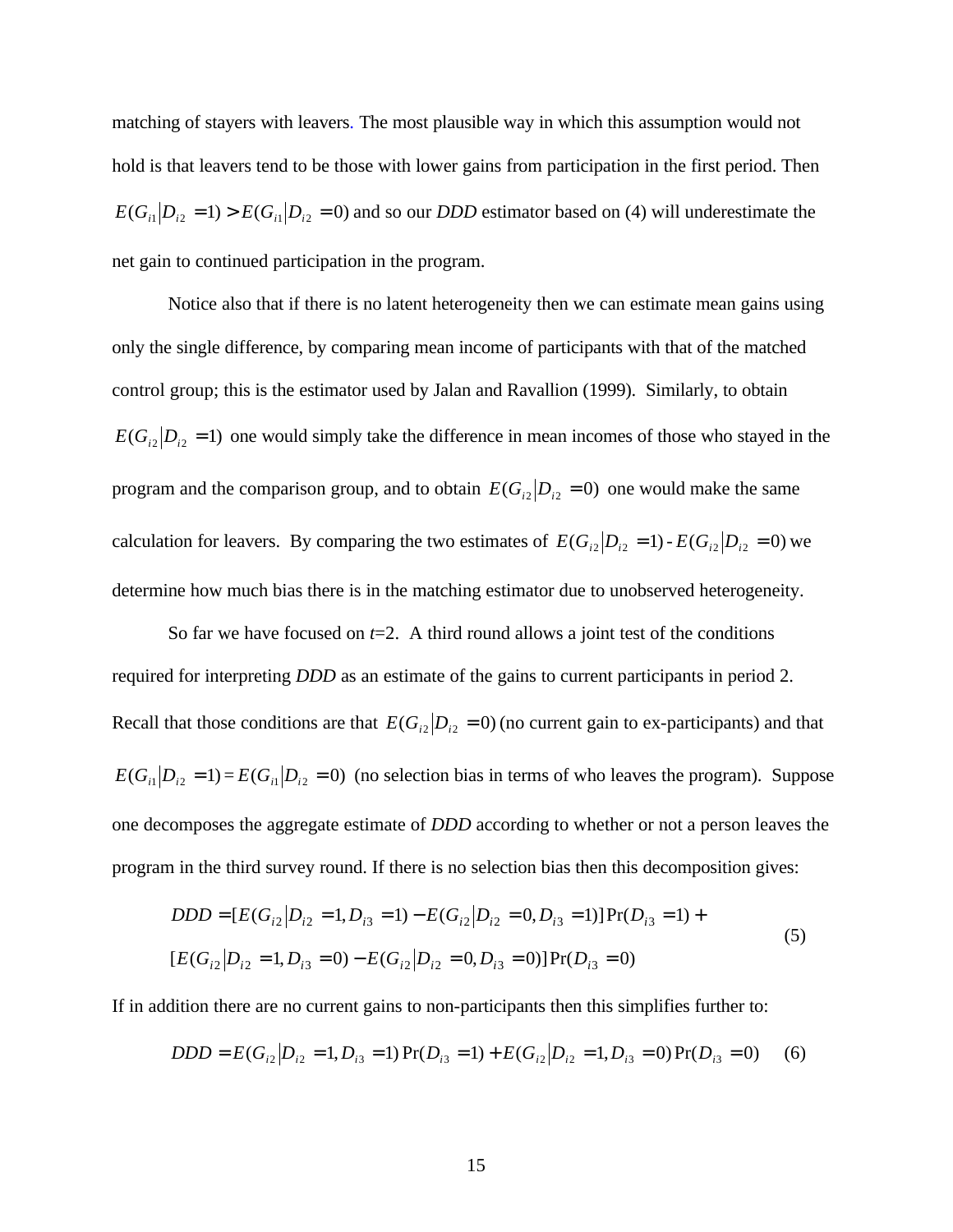However, in the absence of selection bias the two terms in this decomposition will be equal, giving:,

$$
DDD = E(G_{i2} | D_{i2} = 1, D_{i3} = 1) = E(G_{i2} | D_{i2} = 1, D_{i3} = 0)
$$
\n(7)

i.e., there should be no difference in the estimate of gains to participants in period 2 according to whether or not they drop out in period 3. We will test this implication. If it holds in the data then we can interpret *DDD* as the gain to current participants (the "mean effect of the treatment on the treated"). If it fails then either or both of the two conditions above fail, though we do not know which it is.

#### **4. Results**

There are two matches that need to be done, one for selecting the comparison group of non-participants in the first survey and one for balancing covariates between subsequent leavers and stayers. Table 4 gives the logit regressions for constructing the propensity scores for these two stages of matching. Recall that we have a narrower database for the first stage matching than in Jalan and Ravallion (2001). However, in modeling whether an initial participant drops out in the second round we can make use of a somewhat richer set of questions available only for the Trajabar sample. The extra questions on participation in neighborhood associations and indicators of whether the selection into the program was due to personal contacts (with various actors) allow us to measure the importance of social networks to program participation, as found to be important in Jalan and Ravallion (2001). Moreover, we have information on the workers' labor force histories (prior to joining Trabajar). The evaluation literature has recently emphasized changes in labor force status as an important determinant of participation in training programs.<sup>12</sup>

 $12<sup>12</sup>$ See for example Dehejia and Wahba (1998, 1999), Heckman and Smith (1998), Heckman, Lalonde and Smith (1999).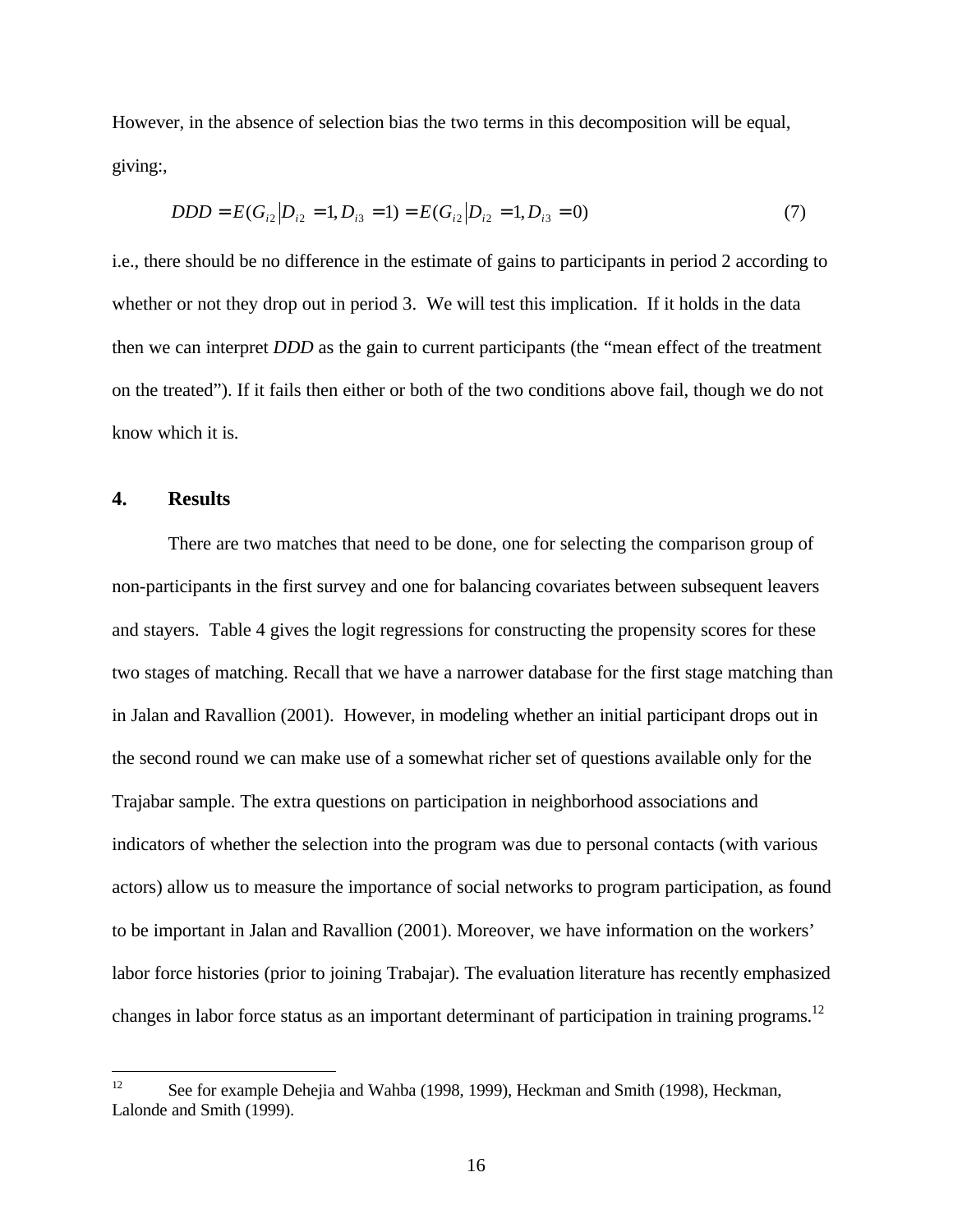We find that the additional variables for the Trabajar sample are jointly significant in explaining who drops out of the program. However, the first logit regression (used to determine the comparison group of non-participants from the national sample) still has far higher predictive ability, as indicated by the pseudo  $R^2$ . The lack of observable correlates of which individuals dropped out adds weight to the *a priori* arguments in section 2 that this was not due to "pull" factors, which one would expect to be correlated with observables (such as education). The identified determinants of program participation in the first regression seem plausible.

Of the original sample of 1459 Trabajar participants, we restrict the sample to those workers aged 15-65. 264 observations had to be dropped because satisfactory matches were not available in the PHS for both survey rounds, or key data were missing.<sup>13</sup> The 1195 Trabajar participants were then matched with 1868 distinct individuals in the PHS (allowing up to five matches, and with replacement). After forming the panel across the two surveys, we ended up with a sample of 1018 Trabajar participants who could be matched satisfactorily and followed up in the second round. Figure 1 gives the distribution of the log of the odds ratios for Trabajar samples and the PHS samples by province. The vertical lines give the regions of common support. Note that we are mainly losing observations from the PHS sample with low probabilities of participating in Trabajar.

Given that there is likely to be a discouraged worker effect (whereby some potential Trabajar participants are normally inactive in the labor force) we choose not to confine the selection of comparison households to those who were deemed to be active in the labor force in the PHS. We found that one third of the selected controls were inactive, though 97% of the Trabajar workers were matched to at least one person active in the labor force. As a check, we

<sup>13</sup> <sup>13</sup> 36 were outside the region of common support, 137 did not satisfy the maximum absolute difference in propensity scores of 0.00001, and 64 did not have at least one match in both survey rounds.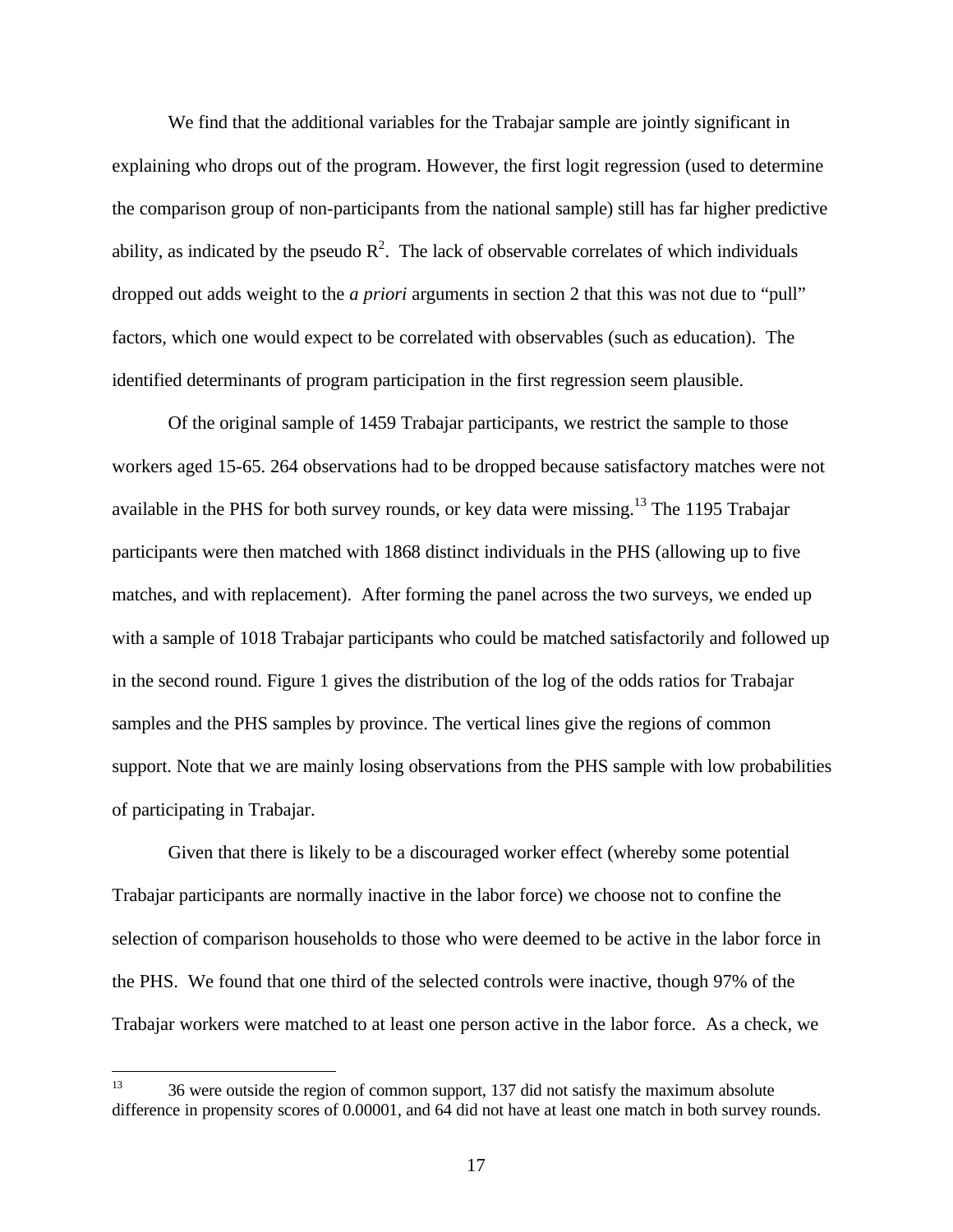re-estimated the propensity score model confining the sample to active workers. There were no dramatic changes in the significance of the  $X$ 's, and the area of common support was very similar.

In the second survey, 520 of the Trabajar participants from the first round dropped out of the program. After matching on the basis of the propensity scores based on Table 4 (column 2), we had 419 stayers matched with 400 leavers.

Table 5 gives the calculations of *DDD*. Our estimate of the income gain to stayers from participation in the program, net of the income gain attributed to past participation, is \$140 per month, about three-quarters of the mean gross wage of about \$190 in October 1999 (Table 3). Table 6 repeats the calculations of Table 5, but this time no matching is done in the second survey. The results are very similar, consistent with our expectation that the bulk of the people dropping out of the program were doing so involuntarily. For if withdrawal from the program had been voluntary then we would expect it to be correlated with observed correlates and (hence) that the second-stage matching would make a difference to our results.

It is notable how poorly the single difference estimator performs in the first survey, with no significant positive impact indicated (Tables 5 and 6). There is clearly a large bias due to latent heterogeneity in the single difference estimator in our data. However, the single difference estimator comparing stayers and leavers in the second round does better; indeed, it gets closer to the *DDD* estimate than the double difference estimate for program leavers.

In Table 7 we give a breakdown of the results by province. The results suggest that the losses from retrenchment are smaller for areas with less tight local labor markets: our estimate of *DDD* is lowest for Mendoza, where the unemployment rate is also lowest (Table 2).

18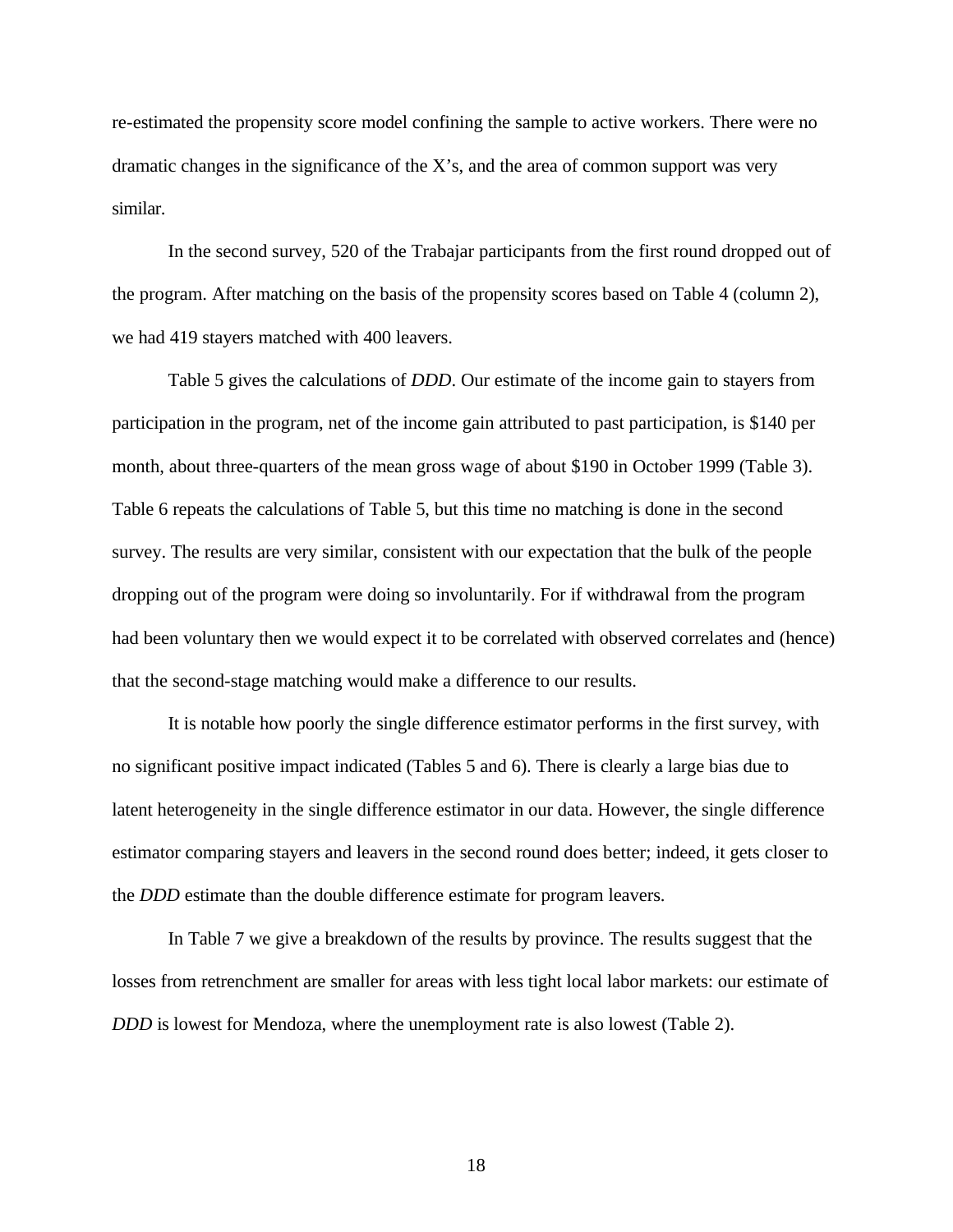Table 8 gives the analogous results to Table 6, at household level. There is no sign of any spillover effect on the earnings of other household members.

Table 9 gives the results when we look at income replacement over 12 months. Naturally we cannot do this over the same samples as before, and (in particular) the sample of continuous stayers is greatly reduced. The third survey round does indicate a sizable recovery of income for leavers from the second round; the treatment group's incomes dips from \$228 per month in the first survey to \$86 in the second, but rebounds to \$138 in the third (Table 9). This possibly reflects (in part) income gains from the new Emergency Employment Program introduced in 2000.<sup>14</sup> The *DDD* estimate for round three indicates that about half of the second round loss is recovered. On aggregating over the two rounds, the net income gain to stayers is \$73 per month (=130-58), representing slightly less than one half of the mean gross wage in round 3 (Table 2a).

What can we conclude about net income gains from the program? Recall that our *DDD* estimator also gives the net gain to current participation if there is no selection bias and no current gains to non-participants who had previously participated (section 3). Before we present a joint test of these conditions, it is of interest to reflect on some *a priori* considerations. Given that a large contraction was imposed on the program, selection bias might not be considered an important concern (section 2). What about lagged effects? One source of evidence can be found in qualitative questions added to the third round of the survey, on whether current or past Trabajar participants felt that the program had improved their earning opportunities outside the program. Table 10 summarizes the results. Amongst continuing participants, about half felt that the program improved their chances of getting a job; two-thirds felt that it gave them a

 $14$ The special Trabajar module has a question on whether individuals participated in another temporary program (other than Trabajar); 5% of the Trabajar sample report doing so in the third survey, as opposed to 2% in the second survey.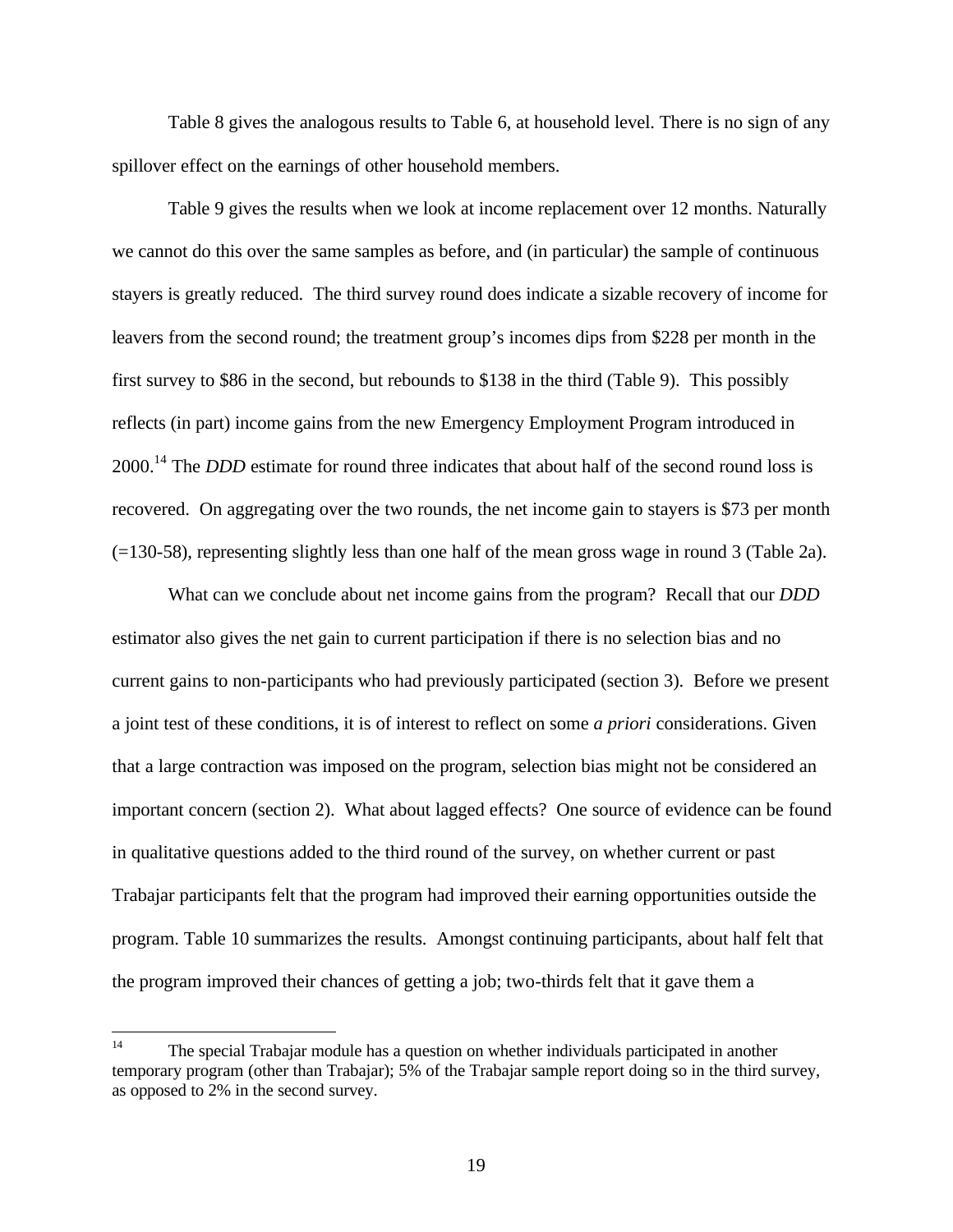marketable skill; about one-third felt that it expanded their contacts. These results are suggestive of income gains from the program to ex-participants. However, there are two caveats. The expected gains may take some time to materialize, depending on the aggregate labor market conditions. Secondly, there may well be biases in answering qualitative questions of this sort. Cognitive dissonance may lead participants to prefer to believe that there will be future gains beyond their current participation in the program.

Table 11 gives our results in testing the joint hypothesis of no current gains from past participation and no selection bias (equation (7)). Under the null, the gains from participating in the program in period 2 should not depend on participation in period 3. We are not able to reject the null hypothesis (p-value of 0.47). This provides a justification for interpreting *DDD* as the mean gain to current participants.

It is of interest to compare our results with those of Jalan and Ravallion (1999). The latter paper used single-difference matching on a richer data set. Their estimated mean net gain to Trabajar participation was \$103 per month, rising to \$157 using nearest-neighbor matching. Our single-difference estimate gives an implausible result that deviates greatly from Jalan and Ravallion. This is not true of our *DDD* estimate in Table 5 of \$140. Aggregating over the three rounds, our estimated income gain to participants of \$73 is less than Jalan and Ravallion obtained.<sup>15</sup> But this is what we would expect as long as participants are able in time to recover a greater amount of the income lost from retrenchment.

From the point of view of evaluation design, our results suggest a trade off between the resources devoted to cross-sectional data collection for the purpose of single-difference

 $15$ <sup>15</sup> The estimated forgone income of participants as a proportion of the gross wage is higher than Datt and Ravallion's (1994) estimate for a workfare program in India, though the latter setting was arguably one in which unemployment was higher.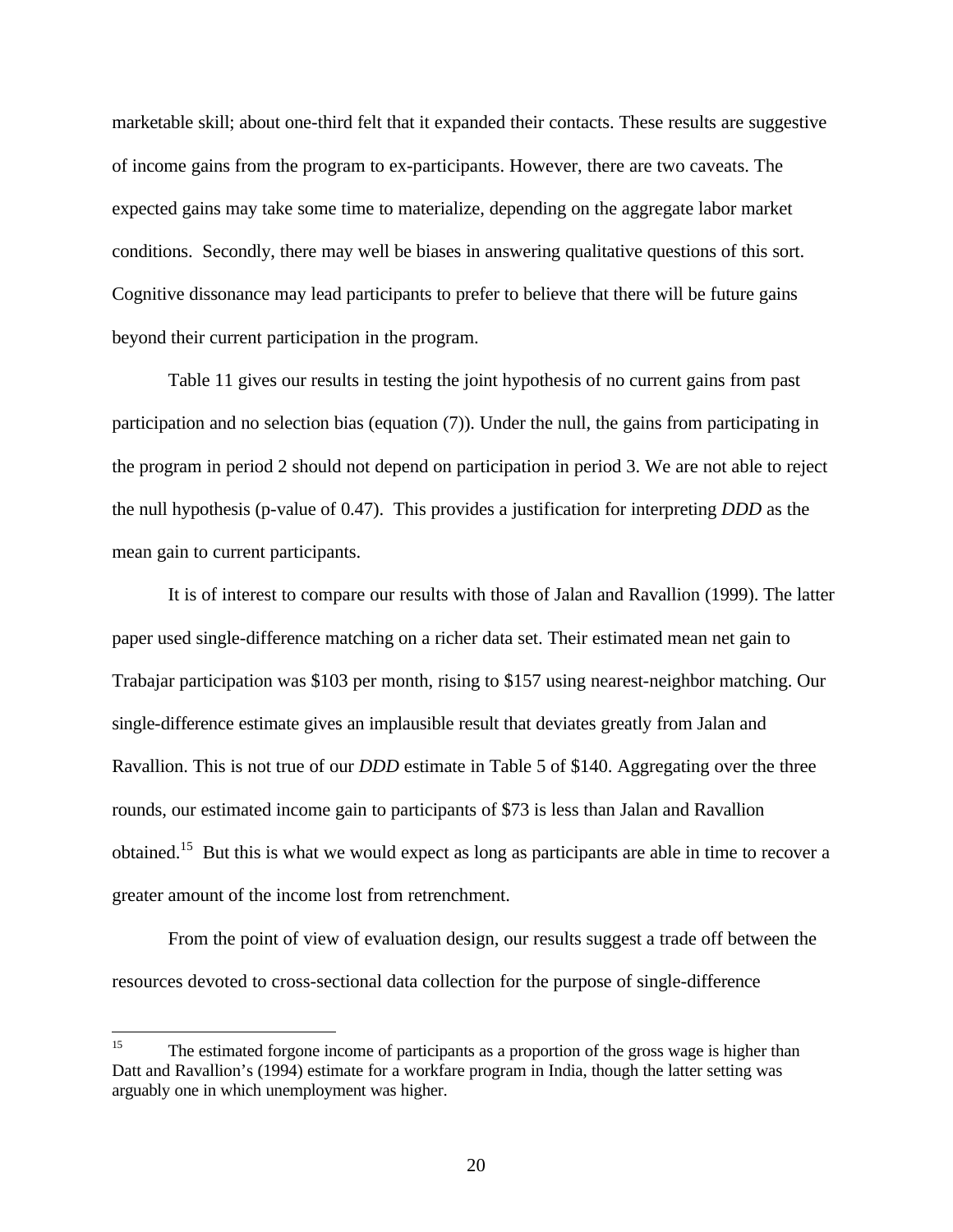matching, versus collecting longitudinal data with a lighter survey instrument. The lighter instrument we have used here was not able to deliver plausible single-difference estimates using PSM, when compared to prior estimates using richer data for the same program. However, it would appear that we have been able to satisfactorily address this problem by tracking households over time, even using the lighter instrument.

#### **5. Conclusions**

To see what happens to workfare participants after they leave the program, we have matched a random sample of participants in Argentina's Trabajar Program with a group of nonparticipants drawn from a strictly comparable national survey. We then followed both samples over time, during a period of aggregate program contraction on top of designed rotation of program beneficiaries. We have used propensity score matching methods to balance observed covariates at two stages: between initial participants and the comparison group, and between those who left the program and those who stayed. Since we track outcomes over time, we can eliminate any time-invariant selection bias in the first matching. Selection bias remains in the second stage matching, though we can sign the bias under plausible assumptions. The fact that there was a large centrally-imposed contraction in program outlays as well as designed rotation helps reduce concerns about selection bias at the second-stage matching.

We find that the estimated income losses to those who left the program were sizable, representing about three-quarters of the gross wage on the program within the first six months, though falling to slightly less than one-half over 12 months, indicating existence of a postprogram version of "Ashenfelter's dip". Fully removing selection bias would probably yield even lower estimates of income replacement.

21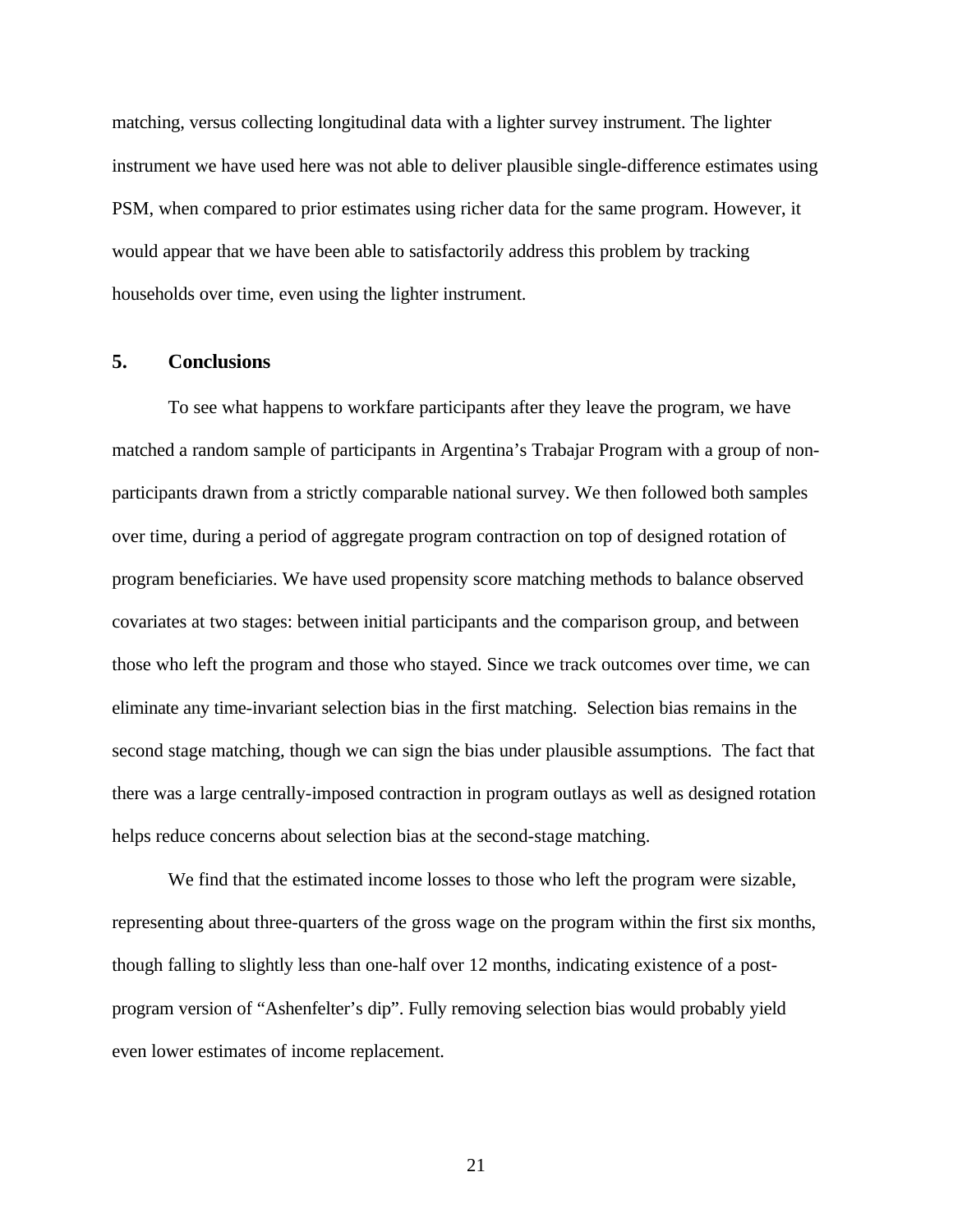Interpreting our triple-difference estimate as a measure of the gains from the program requires two conditions: that there is no selection bias in leaving the program, and that there are no lagged income effects from past participation. On a priori grounds we find the selection bias argument implausible in this setting. On the other hand, the existence of lagged income effects is supported by qualitative questions in the survey. We have proposed a joint test of these conditions, based on comparing the triple difference estimate for those who left versus stayed in a third round of the survey. Statistically, we cannot reject the conditions required for using our triple-difference measure as an estimate of the gains to current participants. We conclude that the program generated sizable current income gains to participants.

While our results point to sizable losses from retrenchment, one should be cautious in drawing conclusions for other settings. A key factor is likely to be the level of unemployment (notably amongst the poor) at the time the program is cut. If one cuts disbursements at a time of sufficiently rapid economic recovery, or in regions where recovery is underway, then the loss to workers is likely to be smaller than we have found.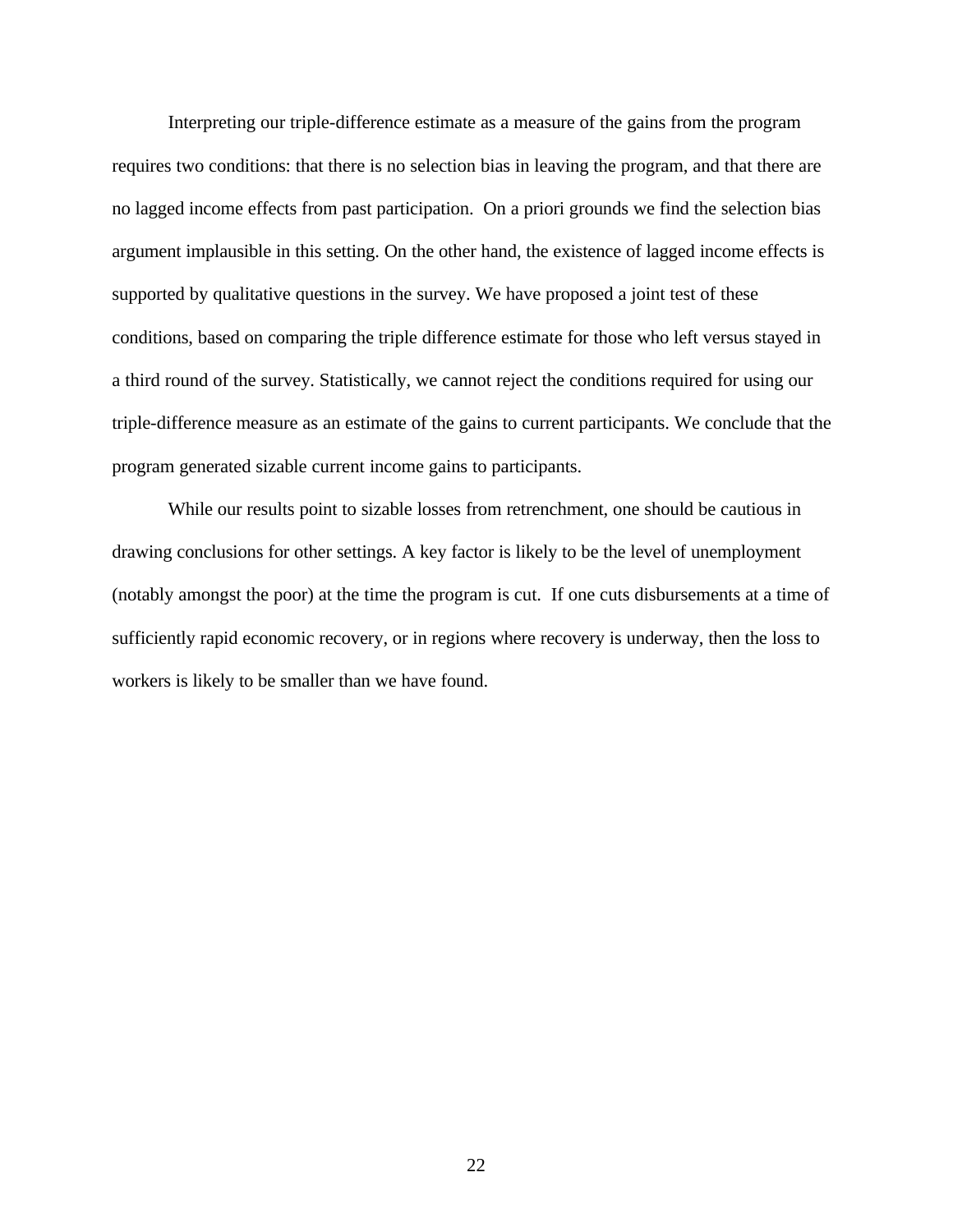#### **References**

- Ashenfelter, Orley, 1978, "Estimating the Effect of Training Programs on Earnings," *Review of Economic Studies* 60: 47-57.
- Datt, Gaurav and Martin Ravallion, 1994, "Transfer Benefits from Public Works Employment", *Economic Journal*, 104: 1346-1369.
- Dehejia, Rajeev H., and Sadek Wahba, 1999, "Causal Effects in Non-Experimental Studies: Re-Evaluating the Evaluation of Training Programs", *Journal of the American Statistical Association*, 94: 1053-1062.
- Gruber, Jonathan, 1994, "The Incidence of Mandated Maternity Benefits," *American Economic Review*, 84(3): 622-641.
- Heckman, J., H. Ichimura, and P. Todd, 1997, "Matching as an Econometric Evaluation Estimator: Evidence from Evaluating a Job Training Program," *Review of Economic Studies* 64(4): 605-654.
- Heckman, J., H. Ichimura, J. Smith, and P. Todd, 1998, "Characterizing Selection Bias using Experimental Data", *Econometrica*, 66: 1017-1099.
- Heckman, J., R. Lalonde and J. Smith, 1999, "The Economics and Econometrics of Training Programs", In *Handbook of Labor Economics*, volumes 3 and 4 (O. Ashenfelter and D. Card eds.), forthcoming. Amsterdam: North-Holland.
- Heckman, James and Jeffrey Smith, 1998, "The Pre-Program Earning Dip and the Determinants of Participation in a Social Program: Implication for Simple Program Evaluation Strategies", University of Chicago and University of Western Ontario, mimeo.
- Jalan, Jyotsna and Martin Ravallion, 1998, "Are There Dynamic Gains from a Poor-Area Development Program?", *Journal of Public Economics*, Vol.67, No.1, Jan., 1998, pp. 65-86.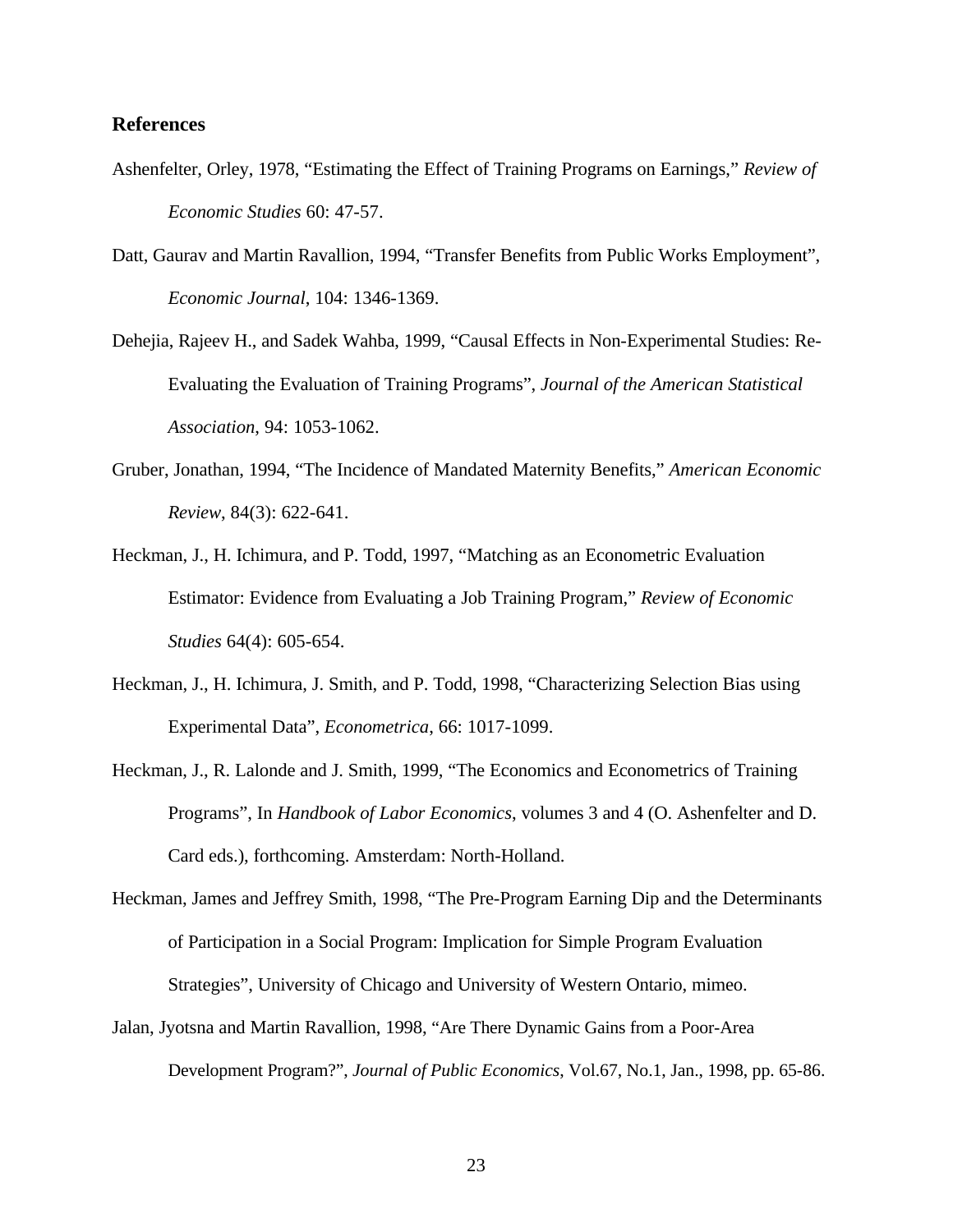- Jalan, Jyotsna and Martin Ravallion, 2001, "Estimating the Benefit Incidence of an Anti-Poverty Program," *Journal of Business and Economic Statistics*, forthcoming.
- Lalonde, R., 1986, "Evaluating the Econometric Evaluations of Training Programs," *American Economic Review* 76: 604-620.
- Ravallion, Martin, 2000, "Monitoring Targeting Performance when Decentralized Allocations to the Poor are Unobserved," *World Bank Economic Review*, 14(2): 331-346.
- Rosenbaum, Paul R., and Donald B. Rubin, 1983, "The Central Role of the Propensity Score in Observational Studies for Causal Effects," *Biometrika*, 70: 41-55.
- and 1985, "Constructing a Control Group using Multivariate Matched Sampling Methods that Incorporate the Propensity Score," *American Statistician* 39: 35- 39.
- Rubin, Donald B., "Using Multivariate Matched Sampling and Regression Adjustment to Control Bias in Observational Studies", *Journal of the American Statistical Association* 74: 318-328.
- Rubin, Donald B., and Neal Thomas (2000), "Combining Propensity Score Matching with Additional Adjustments for Prognostic Covariates," *Journal of the American Statistical Association* 95: 573-585.
- Smith, Jeffrey and Petra Todd, 2000, "Does Matching Overcome Lalonde's Critique of Nonexperimental Estimators?" mimeo, University of Western Ontario and University of Pennsylvania.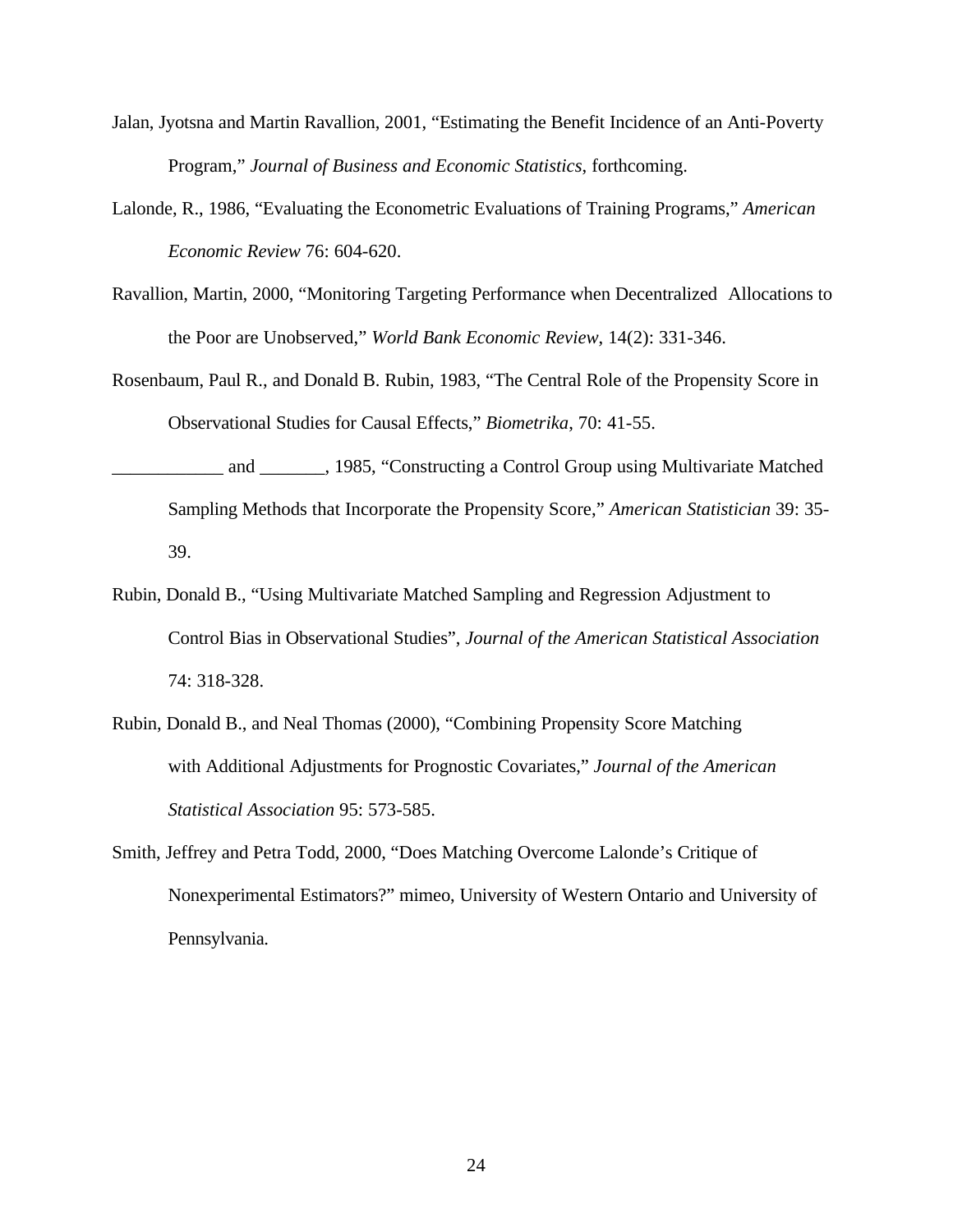## **Table 1: Trabajar participation rates across survey rounds**

|                           | May 1999   | October 1999   | <b>May 2000</b> |
|---------------------------|------------|----------------|-----------------|
|                           | (baseline) | (first follow- | (second follow- |
|                           | survey)    | up survey)     | up survey)      |
| Total interviewed         | 1459       | 1332           | 1291            |
|                           |            |                |                 |
| Participants              | 1459       | 632            | 212             |
| (% of total interviewed)  | $(100\%)$  | $(47.4\%)$     | (16%)           |
| Chaco                     | 504        | 149 (34%)      | 17(4%)          |
| Mendoza                   | 474        | 285 (63%)      | 146 (32%)       |
| Tucuman                   | 481        | 198 (44%)      | 49 (11%)        |
|                           |            |                |                 |
| % non-participant who are |            | 49.0%          | 60.5%           |
| employed                  |            |                |                 |

Source: Authors' calculations from the Trabajar sample.

## **Table 2: Unemployment rates in the selected provinces and nationally**

| % of the labor force | October 1998 | May 1999  | October 1999   | <b>May 2000</b> |
|----------------------|--------------|-----------|----------------|-----------------|
| unemployed           |              | (baseline | (first follow- | (second follow- |
| (urban areas)        |              | survey)   | up survey)     | up survey)      |
| Chaco                | 11.3         | 9.5       | 12.4           | 10.4            |
| Mendoza              | 5.7          | 7.6       | 6.8            | 9.8             |
| Tucuman              | 14.9         | 19.2      | 15.9           | 19.9            |
| All urban areas      | 12.4         | 14.5      | 13.8           | 15.4            |

Source: Trabajar Project Office, Ministry of Labor.

## **Table 3: Average wage rate for Trabajar projects in the selected provinces**

| Wage rate $(\$$ per month) | May 1999  |                | <b>May 2000</b> |
|----------------------------|-----------|----------------|-----------------|
|                            | (baseline | (first follow- | (second follow- |
|                            | survey)   | up survey)     | up survey)      |
| Chaco                      | 194.9     | 183.8          | 165.5           |
| Mendoza                    | 200.0     | 192.8          | 168.9           |
| Tucuman                    | 195.9     | 195.4          | 165.5           |

Source: Trabajar Project Office, Ministry of Labor.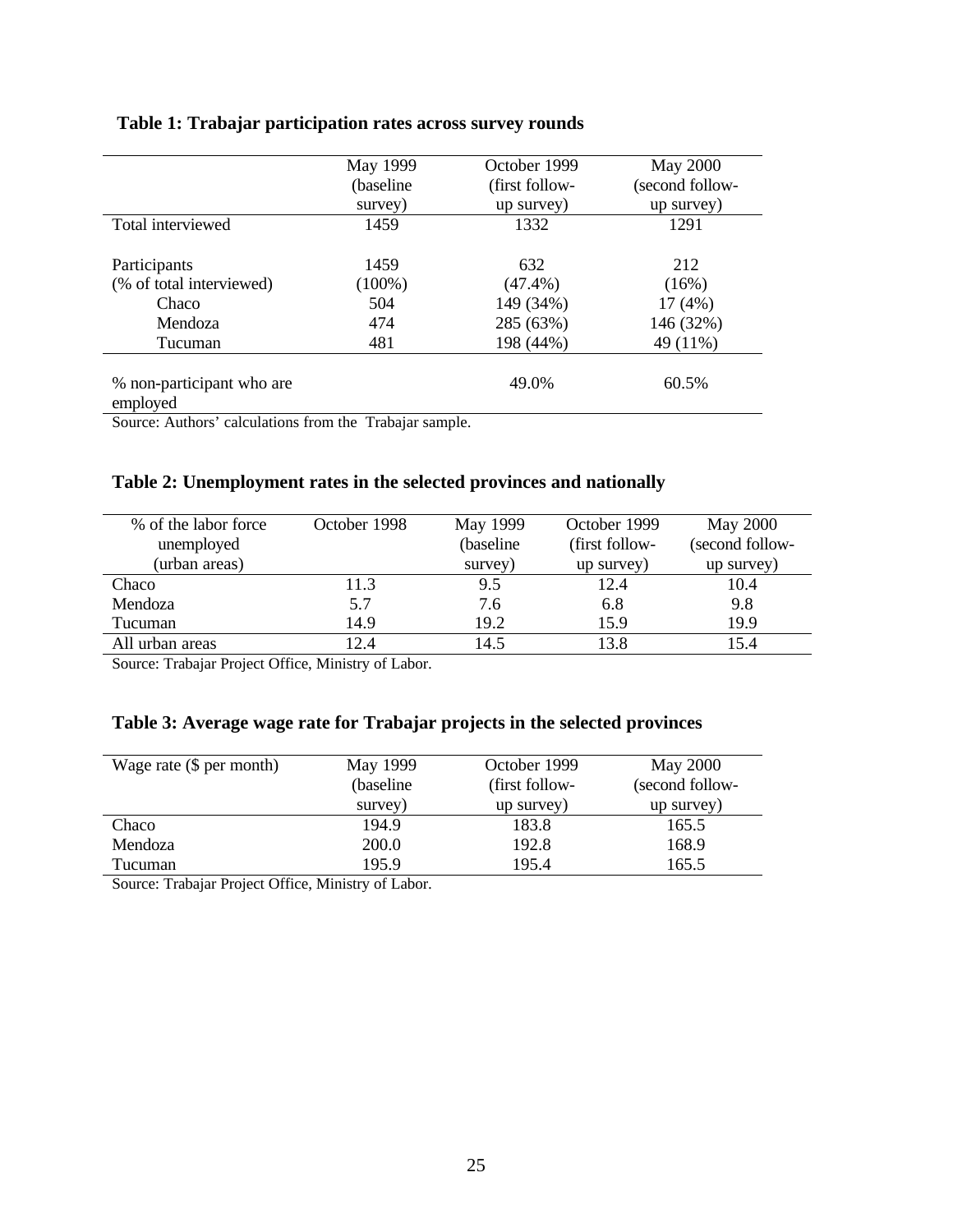|                        |          | Chaco                        |          |           | Mendoza  |           |                              | Tucuman   |          |                              |          |           |
|------------------------|----------|------------------------------|----------|-----------|----------|-----------|------------------------------|-----------|----------|------------------------------|----------|-----------|
|                        |          | Propensity score Dropout 2nd |          |           |          |           | Propensity score Dropout 2nd |           |          | Propensity score Dropout 2nd |          |           |
|                        | 1st wave |                              | wave     |           | 1st wave |           | wave                         |           | 1st wave |                              | wave     |           |
|                        | Coeff    | Std error                    | Coeff    | Std error | Coeff    | Std error | Coeff                        | Std error | Coeff    | Std error                    | Coeff    | Std error |
| Common variables       |          |                              |          |           |          |           |                              |           |          |                              |          |           |
| age 25_29              | 0.205    | 0.20                         | $-0.444$ | 0.38      | 0.024    | 0.23      | 0.285                        | 0.41      | 0.584    | $0.21**$                     | $-0.410$ | 0.42      |
| age 30_39              | $-0.571$ | $0.23**$                     | $-0.277$ | 0.44      | $-0.638$ | $0.24**$  | $-0.427$                     | 0.48      | $-0.080$ | 0.24                         | 0.000    | 0.48      |
| age 40_49              | $-1.117$ | $0.28**$                     | 0.815    | 0.63      | $-0.649$ | $0.27**$  | 0.904                        | $0.53*$   | 0.220    | 0.26                         | 0.134    | 0.57      |
| age 50_54              | $-1.089$ | $0.32**$                     | 0.577    | 0.60      | $-1.165$ | $0.29**$  | 0.502                        | 0.56      | $-0.265$ | 0.29                         | 1.071    | 0.69      |
| male                   | 1.687    | $0.20**$                     | $-0.745$ | 0.48      | 1.329    | $0.17**$  | 0.832                        | $0.50*$   | 0.838    | $0.18**$                     | 0.553    | 0.42      |
| head of the household  | $-0.089$ | 0.27                         | 0.079    | 0.51      | 0.373    | 0.29      | $-0.124$                     | 0.49      | $-0.229$ | 0.28                         | $-0.463$ | 0.54      |
| spouse of the head     | $-0.438$ | 0.36                         | $-1.405$ | $0.76*$   | $-0.170$ | 0.36      | 0.807                        | 0.99      | $-0.438$ | 0.34                         | 0.068    | 0.80      |
| married                | 0.352    | 0.22                         | 0.290    | 0.38      | $-0.277$ | 0.23      | $-0.112$                     | 0.41      | $-0.256$ | 0.22                         | 0.057    | 0.43      |
| PS not completed       | $-0.524$ | $0.30*$                      | 0.735    | 0.70      | 1.000    | $0.28**$  | 0.263                        | 0.77      | 0.024    | 0.26                         | 0.393    | 0.62      |
| PS completed           | $-0.537$ | $0.27**$                     | 0.526    | 0.65      | 0.741    | $0.25**$  | 1.005                        | 0.71      | $-0.238$ | 0.22                         | 0.507    | 0.51      |
| SS not completed       | $-1.158$ | $0.27**$                     | 0.505    | 0.61      | $-0.232$ | 0.26      | 0.928                        | 0.68      | $-0.795$ | $0.22**$                     | 1.012    | $0.48**$  |
| SS completed           | $-0.955$ | $0.30**$                     | 0.590    | 0.69      | $-0.636$ | $0.31**$  | 1.080                        | $0.80\,$  | $-0.677$ | $0.28**$                     | 0.720    | 0.62      |
| house is a villa       | $-0.322$ | 0.26                         | $-2.310$ | $0.81**$  | 0.468    | $0.28*$   | $-1.658$                     | 1.36      | 0.442    | 0.38                         | 0.183    | 1.18      |
| house is an apt.       | $-0.765$ | $0.44*$                      | $-0.088$ | 0.60      | $-0.535$ | $0.23**$  | 0.288                        | 0.46      | 0.420    | $0.21**$                     | 0.592    | 0.48      |
| 1 room                 | 1.717    | $0.30**$                     |          |           | 2.187    | $0.32**$  | 0.046                        | 0.70      | 1.570    | $0.34**$                     | $-1.347$ | $0.70*$   |
| 2 rooms                | 1.141    | $0.25**$                     | 0.532    | 0.52      | 1.657    | $0.29**$  | $-0.389$                     | 0.60      | 1.634    | $0.26**$                     | $-0.465$ | 0.60      |
| 3 rooms                | 0.315    | 0.22                         | 0.381    | 0.45      | 1.137    | $0.28**$  | 0.029                        | 0.57      | 0.932    | $0.24**$                     | $-0.627$ | 0.57      |
| 4 rooms                | 0.270    | 0.23                         | 0.578    | 0.48      | 0.714    | $0.29**$  | 0.110                        | 0.61      | 0.337    | 0.26                         | 0.174    | 0.56      |
| bathroom in the hh     | $-0.170$ | 0.26                         | 0.110    | 0.70      | 1.115    | $0.28**$  | 1.408                        | $0.61**$  | 1.285    | $0.31**$                     | $-0.262$ | 0.62      |
| own only land          | $-0.407$ | $0.20**$                     | $-0.244$ | 0.33      | 0.675    | $0.28**$  | 0.077                        | 1.17      | $-1.810$ | $0.26**$                     | 0.084    | 0.50      |
| renting                | $-1.415$ | $0.28**$                     | 0.351    | 1.11      | $-1.089$ | $0.24**$  | $-0.723$                     | 0.55      |          |                              | $-1.001$ | 0.61      |
| walls - de Mampostería | $-1.183$ | $0.32**$                     | $-2.043$ | $1.16*$   | 0.350    | $0.18*$   | $-0.545$                     | 0.43      | $-1.891$ | $0.19**$                     | $-0.563$ | 0.44      |
| fraction non-migrants  | 1.390    | $0.24**$                     | 1.289    | $0.55**$  | $-0.163$ | 0.22      | $-0.087$                     | 0.51      | 0.465    | $0.25*$                      | $-1.472$ | $0.66**$  |
| extended family        | 0.411    | $0.18**$                     | $-0.375$ | 0.37      | 0.305    | $0.18*$   | $-0.158$                     | 0.36      | $-0.060$ | 0.19                         | 0.082    | 0.44      |
| fraction children 6-12 | $-1.685$ | $0.40**$                     | 0.143    | 1.02      | $-0.807$ | $0.46**$  | 0.535                        | 0.97      | 0.632    | 0.43                         | $-0.365$ | 0.98      |
| attending school       |          |                              |          |           |          |           |                              |           |          |                              |          |           |

**Table 4: Logit regressions for program participation**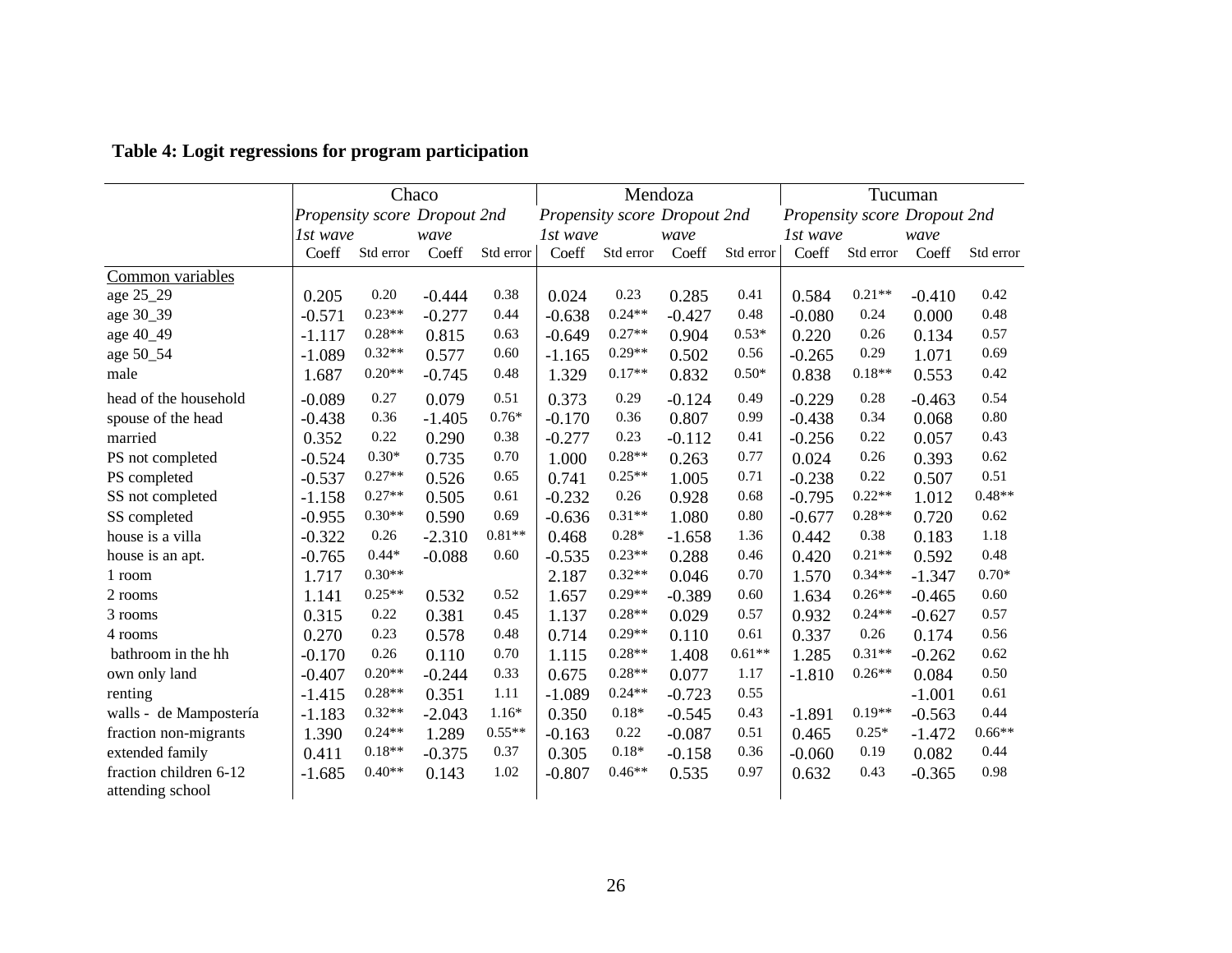| fraction children 13-18                              | $-0.330$ | $0.18*$  | 0.222    | 0.36     | $-0.227$ | 0.19     | $-0.239$ | 0.35    | $-0.423$ | $0.18**$ | 0.000    | 0.40     |
|------------------------------------------------------|----------|----------|----------|----------|----------|----------|----------|---------|----------|----------|----------|----------|
| attending school                                     |          |          |          |          |          |          |          |         |          |          |          |          |
| fraction members 0-5                                 | $-5.579$ | $1.12**$ | 0.490    | 1.73     | $-1.687$ | 0.87*    | 0.760    | 1.97    | $-6.302$ | $0.99**$ | 2.318    | 1.86     |
| fraction members 6-14                                | $-3.019$ | $1.13**$ | $-1.849$ | 1.85     | $-0.975$ | 0.95     | 0.569    | 2.18    | $-6.662$ | $0.99**$ | 2.110    | 1.96     |
| fraction members 15-64                               | $-3.878$ | $1.01**$ | $-0.748$ | 1.47     | $-1.850$ | $0.78**$ | 0.387    | 1.70    | $-5.194$ | $0.88**$ | 1.420    | 1.61     |
| household size                                       | 0.166    | $0.04**$ | $-0.018$ | 0.08     | 0.032    | 0.04     | $-0.100$ | 0.08    | 0.113    | $0.04**$ | $-0.091$ | 0.08     |
| constant                                             | 2.314    | $1.14**$ | 2.567    | 2.08     | $-2.750$ | $0.91*$  | $-3.536$ | 2.08    | 3.020    | 0.96     | 1.298    | 1.97     |
| Extra variables for Trabajar participants            |          |          |          |          |          |          |          |         |          |          |          |          |
| participated to neighborhood                         |          |          | $-0.714$ | 0.46     |          |          | $-0.686$ | $0.40*$ |          |          | $-0.245$ | 0.43     |
| associations                                         |          |          |          |          |          |          |          |         |          |          |          |          |
| entered in Trabajar due to personal contacts w/:     |          |          |          |          |          |          |          |         |          |          |          |          |
| - municipality officials                             |          |          | $-0.939$ | $0.48**$ |          |          | $-0.006$ | 0.34    |          |          | 1.298    | $0.62**$ |
| - union leaders                                      |          |          | 0.059    | 0.47     |          |          | 0.692    | $0.39*$ |          |          | $-0.327$ | 0.42     |
| - former Trabajar                                    |          |          | $-0.800$ | $0.46*$  |          |          | $-0.502$ | 0.45    |          |          | $-1.055$ | $0.51**$ |
| workers                                              |          |          |          |          |          |          |          |         |          |          |          |          |
| - dirigentes                                         |          |          | 0.154    | 0.41     |          |          | 0.280    | 0.38    |          |          | $-1.047$ | $0.47**$ |
| barriales/others                                     |          |          |          |          |          |          |          |         |          |          |          |          |
| previously employed as:                              |          |          |          |          |          |          |          |         |          |          |          |          |
| - temporary worker                                   |          |          | 0.391    | 0.38     |          |          | 0.849    | $0.49*$ |          |          | $-0.254$ | 0.44     |
| - permanent worker                                   |          |          | $-0.448$ | 0.36     |          |          | 0.440    | 0.52    |          |          | $-0.504$ | 0.48     |
|                                                      |          |          |          |          |          |          |          |         |          |          |          |          |
| Number of obs                                        | 2023     |          | 359      |          | 2615     |          | 352      |         | 1827     |          | 302      |          |
| log likelihood                                       | $-824.8$ |          | $-197.0$ |          | $-952.1$ |          | $-197.6$ |         | $-795.8$ |          | $-175.4$ |          |
| pseudo R2                                            | 0.268    |          | 0.155    |          | 0.221    |          | 0.128    |         | 0.238    |          | 0.157    |          |
| F-test joint significance basic                      |          |          | 0.064    |          |          |          | 0.284    |         |          |          | 0.253    |          |
| specification (p-value)                              |          |          |          |          |          |          |          |         |          |          |          |          |
| F-test joint significance new<br>variables (p-value) |          |          | 0.008    |          |          |          | 0.044    |         |          |          | 0.002    |          |

Note: (1) 1st stage matching of participants with non-participants using Trabajar and PHS samples; (2) 2nd stage matching of leavers and stayers using Trabajar sample. Robust standard errors in parentheses; \* significant at 10%; \*\* significant at 5%.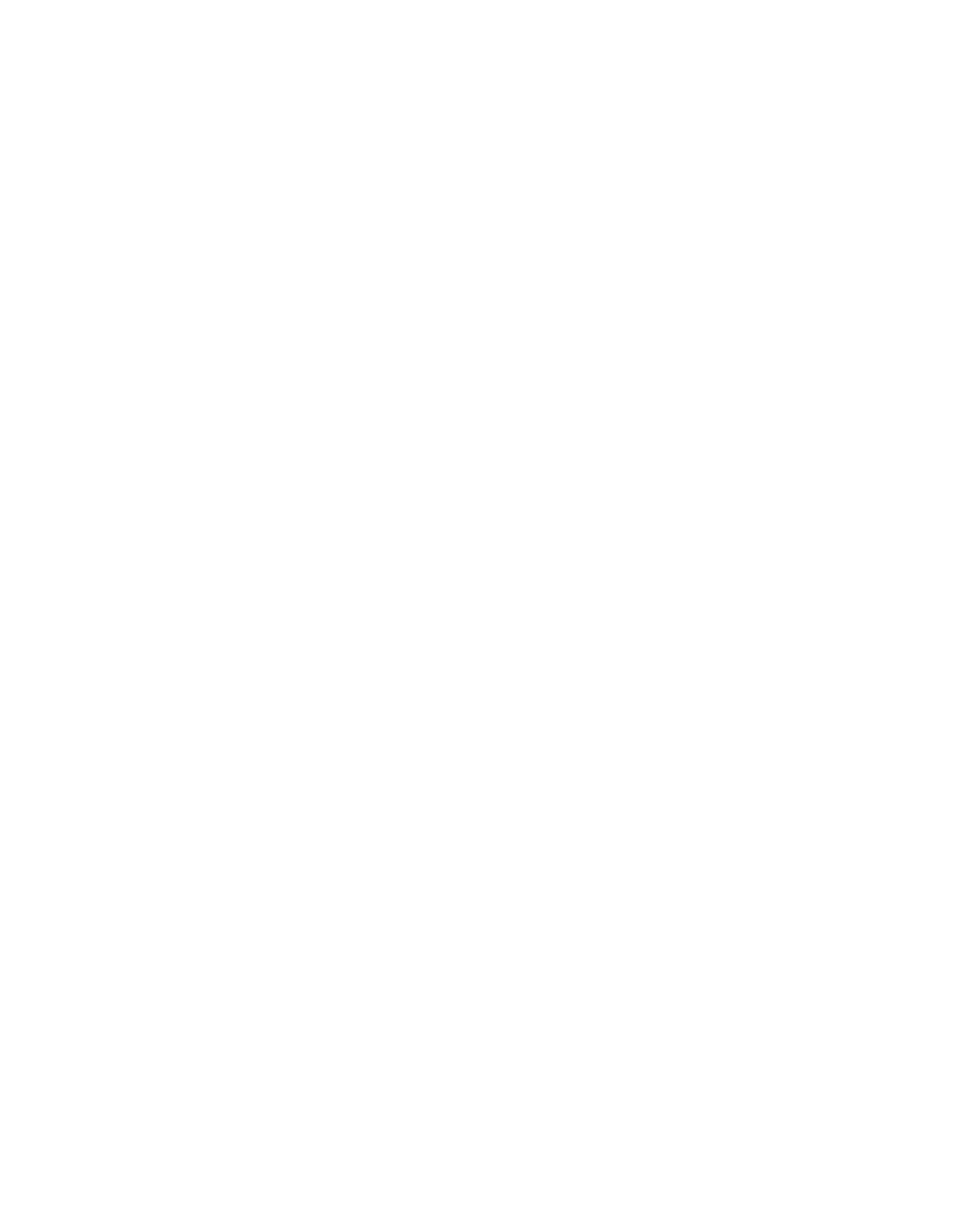|                      |                             | Trabajar Participants in round 2                                           |                      | Matched Trabajar non-participants round 2                                                                         |                                                                           |                      |  |  |
|----------------------|-----------------------------|----------------------------------------------------------------------------|----------------------|-------------------------------------------------------------------------------------------------------------------|---------------------------------------------------------------------------|----------------------|--|--|
|                      |                             | $(D_{i2} = 1)$                                                             |                      |                                                                                                                   | $(D_{i2}=0)$                                                              |                      |  |  |
|                      | Trabajar<br>Participants    | $N = 419$<br>Matched non-<br>participants                                  | Single<br>Difference | Trabajar<br>Participants                                                                                          | $N = 400$<br>Matched non-<br>participants                                 | Single<br>difference |  |  |
|                      | in round 1                  | round 1<br>$(D_{i1} = 1)$ $(D_{i1} = 0)$                                   |                      | in round 1                                                                                                        | round 1<br>$(D_{i1} = 1)$ $(D_{i1} = 0)$                                  |                      |  |  |
|                      | $-T$<br>$Y_t =$             | $-c$<br>$Y_t =$                                                            |                      | $-\overline{T}$<br>$Y_t =$                                                                                        | $-c$<br>$Y_t =$                                                           |                      |  |  |
| $t=1$                | 228.9<br>(3.8)              | 282.7<br>(13.2)                                                            | $-53.8$<br>(14.0)    | 223.6<br>(2.9)                                                                                                    | 294.4<br>(12.6)                                                           | $-70.8$<br>(12.9)    |  |  |
| $t=2$                | 228.4<br>(4.1)              | 277.3<br>(13.3)                                                            | $-48.8$<br>(13.9)    | 83.0<br>(6.2)                                                                                                     | 288.8<br>(12.0)                                                           | $-205.8$<br>(13.9)   |  |  |
| Single<br>difference | $\overline{\Delta Y}^T_t =$ | $\overline{\Delta Y}^C_t =$                                                |                      | $\overline{\Delta Y}^T_t =$                                                                                       | $\overline{\Delta Y}^C_t =$                                               |                      |  |  |
|                      | $-0.5$<br>(4.5)             | $-5.4$<br>(7.4)                                                            |                      | $-140.7$<br>(6.2)                                                                                                 | $-5.6$<br>(8.1)                                                           |                      |  |  |
| Double<br>difference |                             | $\overline{[\Delta(\overline{Y}_{2}^{T}-\overline{Y}_{2}^{C}) D_{i2}}=1]=$ |                      |                                                                                                                   | $\frac{1}{[\Delta(\overline{Y}_{2}^{T}-\overline{Y}_{2}^{C}) D_{i2}=0]}=$ |                      |  |  |
|                      |                             | 4.9<br>(8.3)                                                               |                      |                                                                                                                   | $-135.1$<br>(10.6)                                                        |                      |  |  |
| Triple<br>difference |                             |                                                                            |                      | $[\Delta(\overline{Y}_2^T - \overline{Y}_2^C) D_2 = 1] - [\Delta(\overline{Y}_2^T - \overline{Y}_2^C) D_2 = 0] =$ |                                                                           |                      |  |  |
|                      |                             |                                                                            |                      | 140.0<br>(13.4)                                                                                                   |                                                                           |                      |  |  |

# **Table 5: Triple-difference estimates net of income gains**

Note: Standard errors in parentheses.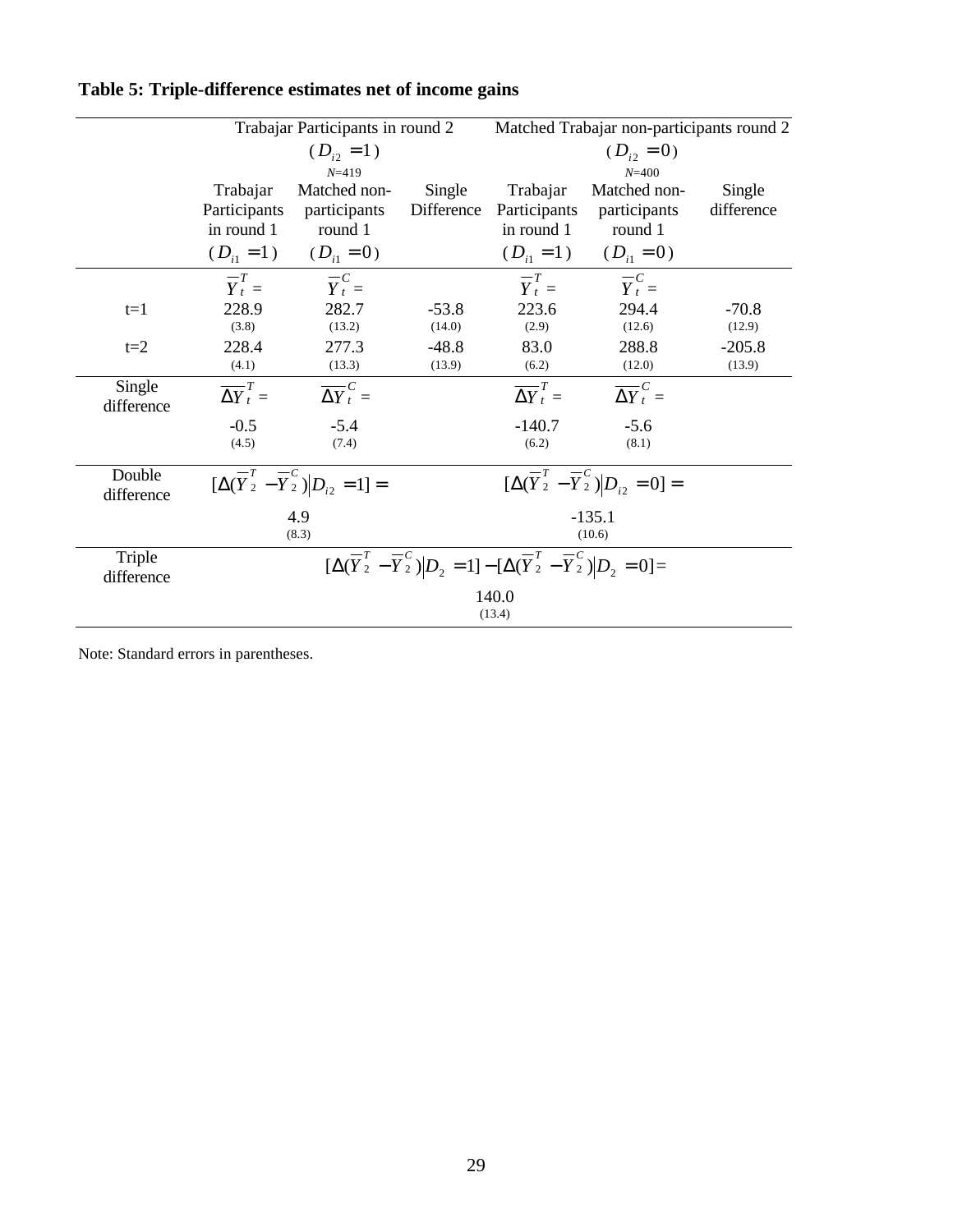|                      |                                             | Participants in round 2 ( $D_{i2} = 1$ )<br>$N = 498$                           |                      | Non-participants round 2 ( $D_{i2} = 0$ )<br>$N = 520$                                                                                     |                                                                                  |                      |
|----------------------|---------------------------------------------|---------------------------------------------------------------------------------|----------------------|--------------------------------------------------------------------------------------------------------------------------------------------|----------------------------------------------------------------------------------|----------------------|
|                      | Participants<br>in round 1<br>$(D_{i_1}=1)$ | Matched non-<br>participants<br>round 1<br>$(D_{i1}=0)$                         | Single<br>Difference | in round 1<br>$(D_{i1} = 1)$                                                                                                               | Participants Matched non-<br>participants<br>round 1<br>$(D_{i1}=0)$             | Single<br>difference |
|                      | $\overline{Y}_t^T =$                        | $\overline{Y}_t^C$                                                              |                      | $\overline{Y}_t^T =$                                                                                                                       | $\overline{Y}_t^C =$                                                             |                      |
| $t=1$                | 228.1<br>(3.4)                              | 286.7<br>(12.4)                                                                 | $-58.4$<br>(13.0)    | 225.4<br>(2.9)                                                                                                                             | 286.1<br>(10.6)                                                                  | $-60.6$<br>(10.9)    |
| $t=2$                | 228.2<br>(3.7)                              | 278.4<br>(12.0)                                                                 | $-50.2$<br>(12.5)    | 83.4<br>(5.6)                                                                                                                              | 281.6<br>(9.9)                                                                   | $-198.2$<br>(11.8)   |
| Single<br>difference | $\overline{\Delta Y}_t^T =$                 | $\overline{\Delta Y}^C_t =$                                                     |                      | $\overline{\Delta Y}^T_t =$                                                                                                                | $\overline{\Delta Y}^C_t =$                                                      |                      |
|                      | 0.10<br>(4.7)                               | $-8.2$<br>(7.2)                                                                 |                      | $-142.0$<br>(5.5)                                                                                                                          | $-4.4$<br>(6.8)                                                                  |                      |
| Double<br>difference |                                             | $\overline{\lfloor \Delta(\overline{Y}_2^T - \overline{Y}_2^C)}  D_{i2} = 1] =$ |                      |                                                                                                                                            | $\overline{[\Delta(\overline{Y}_{2}^{T} - \overline{Y}_{2}^{C})]} D_{i2} = 0] =$ |                      |
|                      |                                             | 8.3<br>(7.9)                                                                    |                      | $-137.6$<br>(9.1)                                                                                                                          |                                                                                  |                      |
| Triple<br>difference |                                             |                                                                                 |                      | $\overline{[\Delta(\overline{Y}_2^T - \overline{Y}_2^C)]} \vert D_2 = 1] - [\Delta(\overline{Y}_2^T - \overline{Y}_2^C)] \vert D_2 = 0] =$ |                                                                                  |                      |
|                      |                                             |                                                                                 | 145.9<br>(12.1)      |                                                                                                                                            |                                                                                  |                      |

# **Table 6: Triple-difference estimates with only first-stage matching**

Note: Standard errors in parentheses.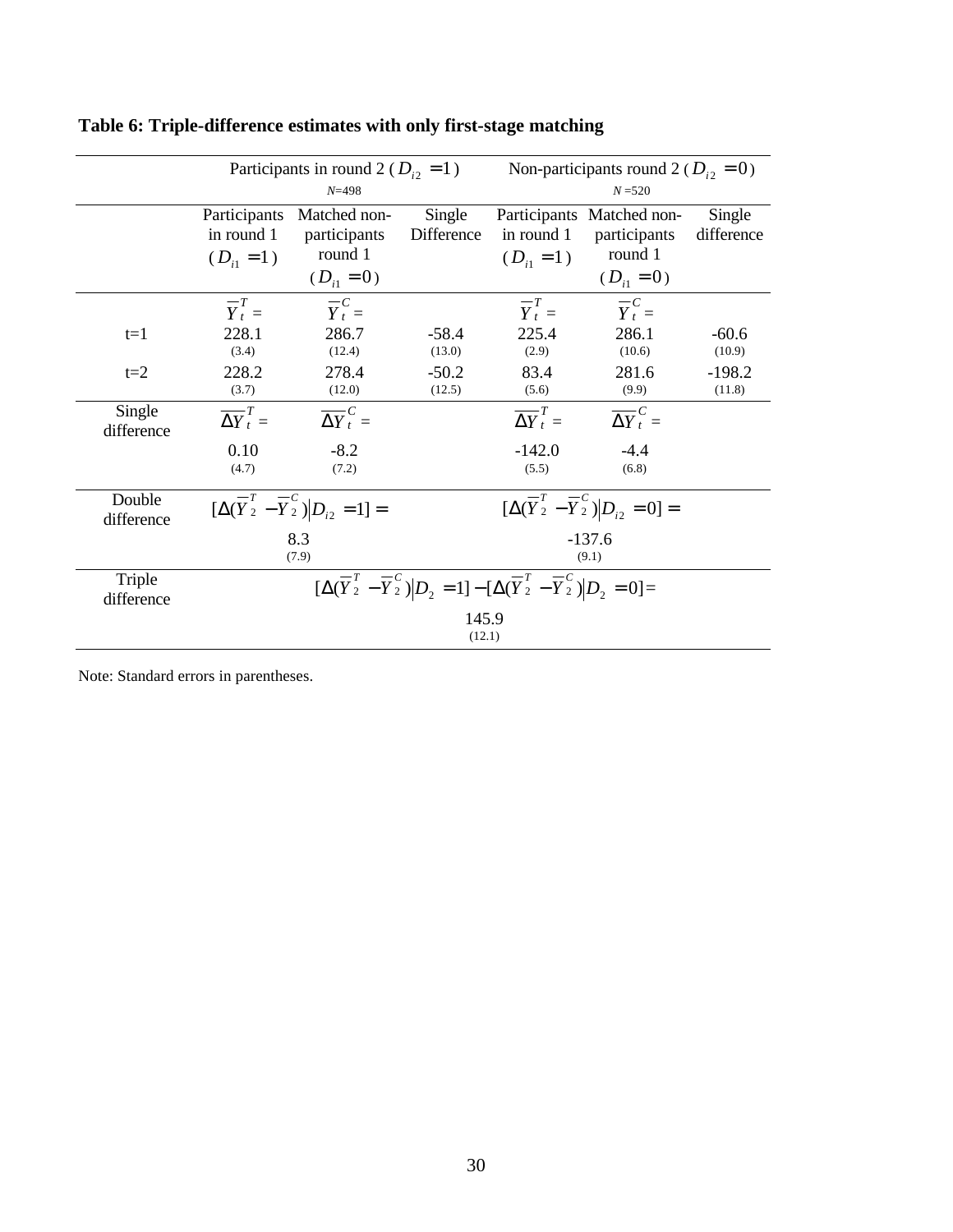|                                     | Participants in round 2 ( $D_{i2} = 1$ )                                                                        | Non-participants round 2 ( $D_{i2} = 0$ )                                                                                                                          |
|-------------------------------------|-----------------------------------------------------------------------------------------------------------------|--------------------------------------------------------------------------------------------------------------------------------------------------------------------|
|                                     | Participants<br>Matched non-<br>in round 1<br>participants<br>round 1<br>$(D_{i1}=1)$<br>$(D_{i1} = 0)$         | Participants<br>Matched non-<br>in round 1<br>participants<br>round 1<br>$(D_{i1}=1)$<br>$(D_{i1} = 0)$                                                            |
| Chaco<br>Single difference          | $N = 128$<br>$\overline{\Delta Y}^T_t$ =<br>$\overline{\Delta Y}^C_t =$<br>$-26.7$<br>$-12.6$<br>(8.2)<br>(7.2) | $N = 233$<br>$\overline{\Delta Y}^T_t$ =<br>$\overline{\Delta Y}^C_t =$<br>$-167.6$<br>$-3.8$<br>(6.8)<br>(6.3)                                                    |
| Double difference                   | $[\Delta(\overline{Y}_{2}^{T} - \overline{Y}_{2}^{C})]D_{i2} = 1] =$<br>$-14.1$                                 | $[\Delta(\overline{Y}_2^T - \overline{Y}_2^C) D_{i2} = 0] =$<br>$-171.5$                                                                                           |
| Triple difference                   | (11.1)                                                                                                          | (10.6)<br>$[\Delta(\overline{Y}_{2}^{T} - \overline{Y}_{2}^{C})]D_{2} = 1] - [\Delta(\overline{Y}_{2}^{T} - \overline{Y}_{2}^{C})]D_{2} = 0] =$<br>157.5<br>(16.6) |
| <b>Mendoza</b><br>Single difference | $N = 231$<br>$\overline{\Delta Y}^T_t$ =<br>$\overline{\Delta Y}^C_t =$<br>$-8.7$<br>7.4<br>(5.9)<br>(13.2)     | $N = 122$<br>$\overline{\Delta Y}^T_t = \overline{\Delta Y}^C_t =$<br>$-27.2$<br>$-112.5$<br>(14.7)<br>(20.2)                                                      |
| Double difference                   | $[\Delta(\overline{Y}_{2}^{T} - \overline{Y}_{2}^{C})]D_{i2} = 1] =$<br>16.1<br>(14.1)                          | $[\Delta(\overline{Y}_2^T - \overline{Y}_2^C)]D_{i2} = 0] =$<br>$-85.2$<br>(10.6)                                                                                  |
| Triple difference                   |                                                                                                                 | $[\Delta(\overline{Y}_2^T - \overline{Y}_2^C) D_2 = 1] - [\Delta(\overline{Y}_2^T - \overline{Y}_2^C) D_2 = 0] =$<br>101.3<br>(27.0)                               |
| Tucuman<br>Single difference        | $N = 139$<br>$\overline{\Delta Y}^T_t$ =<br>$\overline{\Delta Y}^C_t =$<br>12.7<br>$-3.4$<br>(6.7)<br>(10.8)    | $N = 165$<br>$\overline{\Delta Y}_{t}^{T} = \overline{\Delta Y}_{t}^{C} =$<br>$-127.6$<br>$-0.8$<br>(9.8)<br>(10.0)                                                |
| Double difference                   | $[\Delta(\overline{Y}_2^T - \overline{Y}_2^C) D_{i2} = 1] =$<br>16.1                                            | $[\Delta(\overline{Y}_2^T - \overline{Y}_2^C)]D_{i2} = 0] =$<br>$-128.4$                                                                                           |
| Triple difference                   | (12.8)                                                                                                          | (14.4)<br>$[\Delta(\overline{Y}_2^T - \overline{Y}_2^c)]D_2 = 1] - [\Delta(\overline{Y}_2^T - \overline{Y}_2^c)]D_2 = 0] =$<br>144.5<br>(19.6)                     |

# **Table 7: Disaggregation by province**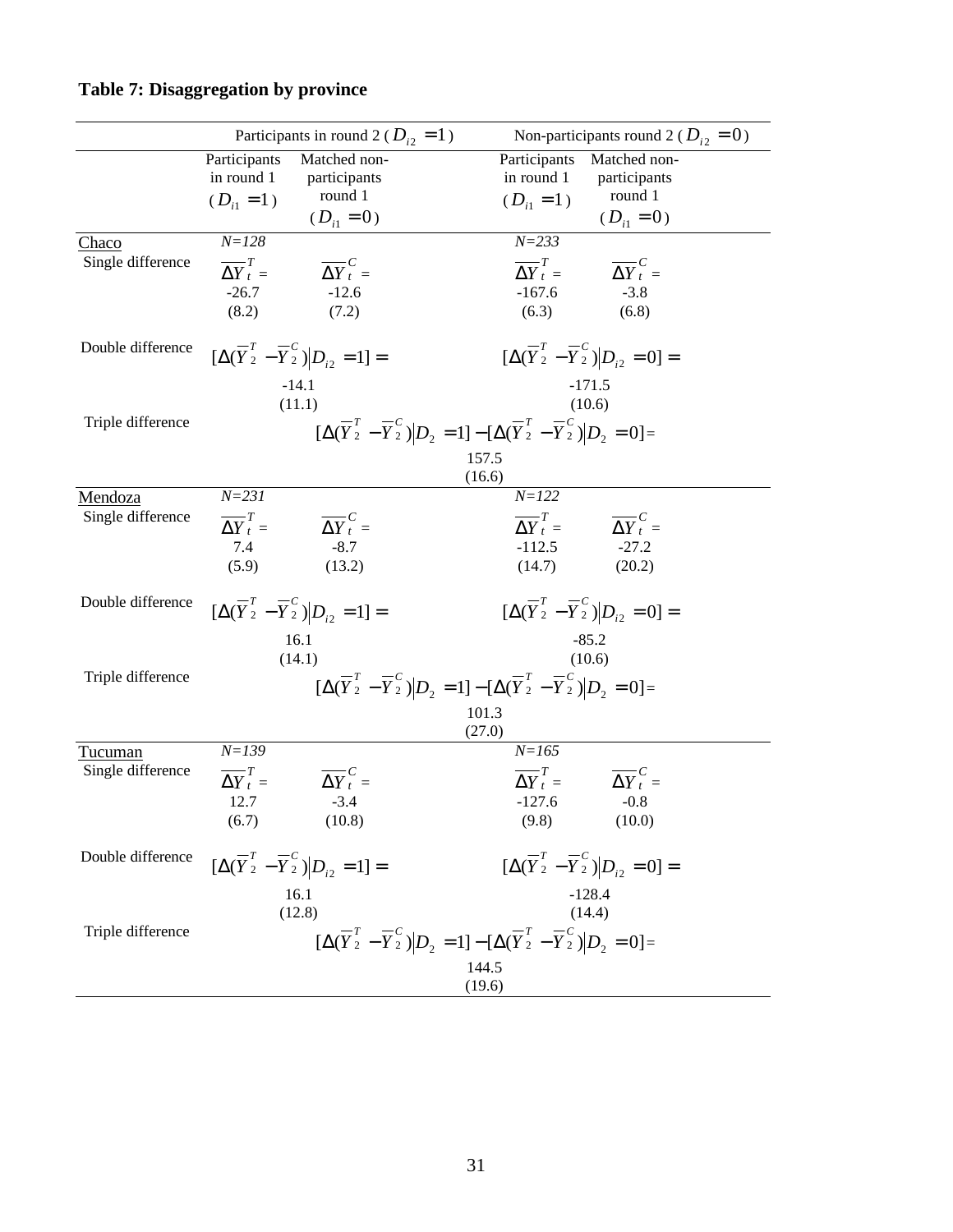|                   |                                                                       |                                         | Participants in round 2 ( $D_{i2} = 1$ )                                                                          |                      |                                            | Participants in round 2 ( $D_{i2} = 0$ )                               |                      |
|-------------------|-----------------------------------------------------------------------|-----------------------------------------|-------------------------------------------------------------------------------------------------------------------|----------------------|--------------------------------------------|------------------------------------------------------------------------|----------------------|
|                   |                                                                       |                                         | $N = 498$                                                                                                         |                      |                                            | $N = 520$                                                              |                      |
|                   |                                                                       | in round 1<br>$(D_{i1} = 1)$            | Participants Matched non-<br>participants<br>round 1<br>$(D_{i1} = 0)$                                            | Single<br>difference | in round 1<br>$(D_{i1} = 1)$               | Participants Matched non-<br>participants<br>round 1<br>$(D_{i1} = 0)$ | Single<br>difference |
| $t=1$             | Total hh income                                                       | $\overline{Y}_t^T =$<br>537.2<br>(15.8) | $\overline{Y}^C_t$<br>706.4<br>(11.0)                                                                             | $-169.2$<br>(23.6)   | $\overline{Y}_t^T =$<br>536.4<br>(16.8)    | $\overline{Y}_t^C$<br>691.8<br>(18.4)                                  | $-155.4$<br>(23.9)   |
|                   | Trabajar workers' income                                              | 261.0<br>(5.6)                          |                                                                                                                   |                      | 257.5<br>(5.7)                             |                                                                        |                      |
|                   | Earnings other members<br>(13.7)                                      | 236.1<br>(13.7)                         | 630.8<br>(17.3)                                                                                                   |                      | 233.6<br>(15.2)                            | 602.3<br>(15.7)                                                        |                      |
|                   | Other income                                                          | 40.1<br>(6.2)                           | 75.6<br>(6.7)                                                                                                     | $-35.5$<br>(8.8)     | 45.3<br>(5.7)                              | 89.5<br>(7.5)                                                          | $-44.2$<br>(9.5)     |
| $t=2$             | Total hh income                                                       | 507.3<br>(18.4)                         | 689.6<br>(13.3)                                                                                                   | $-182.3$<br>(22.8)   | 354.2<br>(14.9)                            | 670.2<br>(17.0)                                                        | $-315.9$<br>(22.9)   |
|                   | Trabajar workers' income                                              | 232.5<br>(4.0)                          |                                                                                                                   |                      | 83.5<br>(5.6)                              |                                                                        |                      |
|                   | Earnings other members                                                | 232.9<br>(13.3)                         | 614.4<br>(16.5)                                                                                                   |                      | 225.3<br>(13.1)                            | 583.7<br>(15.5)                                                        |                      |
|                   | Other income                                                          | 41.9<br>(6.3)                           | 75.2<br>(5.4)                                                                                                     | $-33.3$<br>(8.4)     | 43.7<br>(4.9)                              | 86.4<br>(5.3)                                                          | $-42.7$<br>(7.1)     |
| Single difference |                                                                       | $\overline{\Delta Y}^T_2$ =             | $\overline{\Delta Y}^c_2 =$                                                                                       |                      | $\overline{\Delta Y}^T_2 =$                | $\overline{\Delta Y}^C_2 =$                                            |                      |
|                   | Total hh income                                                       | $-29.8$<br>(11.4)                       | $-16.8$<br>(12.3)                                                                                                 |                      | $-182.2$<br>(14.6)                         | $-21.5$<br>(12.6)                                                      |                      |
|                   | Trabajar workers' income                                              | $-28.5$<br>(5.7)                        |                                                                                                                   |                      | $-172.4$<br>(7.5)                          |                                                                        |                      |
|                   | Earnings other members                                                | $-3.2$<br>(9.6)                         | $-16.4$<br>(11.0)                                                                                                 |                      | $-8.2$<br>(11.5)                           | $-18.5$<br>(10.9)                                                      |                      |
|                   | Other income                                                          | 1.8<br>(3.8)                            | $-0.3$<br>(5.1)                                                                                                   |                      | $-1.6$<br>(4.9)                            | $-3.1$<br>(6.2)                                                        |                      |
| Double difference |                                                                       |                                         | $\overline{\lfloor \Delta(\overline{Y}_2^T - \overline{Y}_2^C) \rfloor} D_2 = 1] =$                               |                      |                                            | $\overline{[\Delta(\overline{Y}_2^T - \overline{Y}_2^C)]}D_2 = 0] =$   |                      |
|                   | Total hh income                                                       |                                         | $-13.1$<br>(16.2)                                                                                                 |                      |                                            | $-160.5$<br>(19.7)                                                     |                      |
|                   | Trabajar workers' income                                              |                                         | $-28.5$<br>(5.7)                                                                                                  |                      |                                            | $-172.4$<br>(7.5)                                                      |                      |
|                   | Earnings other members                                                |                                         | 13.2<br>(14.0)                                                                                                    |                      |                                            | 10.3<br>(16.2)                                                         |                      |
|                   | Other income                                                          |                                         | 2.2<br>(6.2)                                                                                                      |                      |                                            | 1.5<br>(8.0)                                                           |                      |
| Triple difference |                                                                       |                                         | $[\Delta(\overline{Y}_2^T - \overline{Y}_2^c) D_2 = 1] - [\Delta(\overline{Y}_2^T - \overline{Y}_2^c) D_2 = 0] =$ |                      |                                            |                                                                        |                      |
|                   | Total hh income<br>Trabajar workers' income<br>Earnings other members |                                         |                                                                                                                   |                      | 147.4 (25.6)<br>144.8 $(9.5)$<br>2.9(21.5) |                                                                        |                      |
|                   | Other income                                                          |                                         |                                                                                                                   |                      | 1.8(5.1)                                   |                                                                        |                      |

## **Table 8: Household income effects**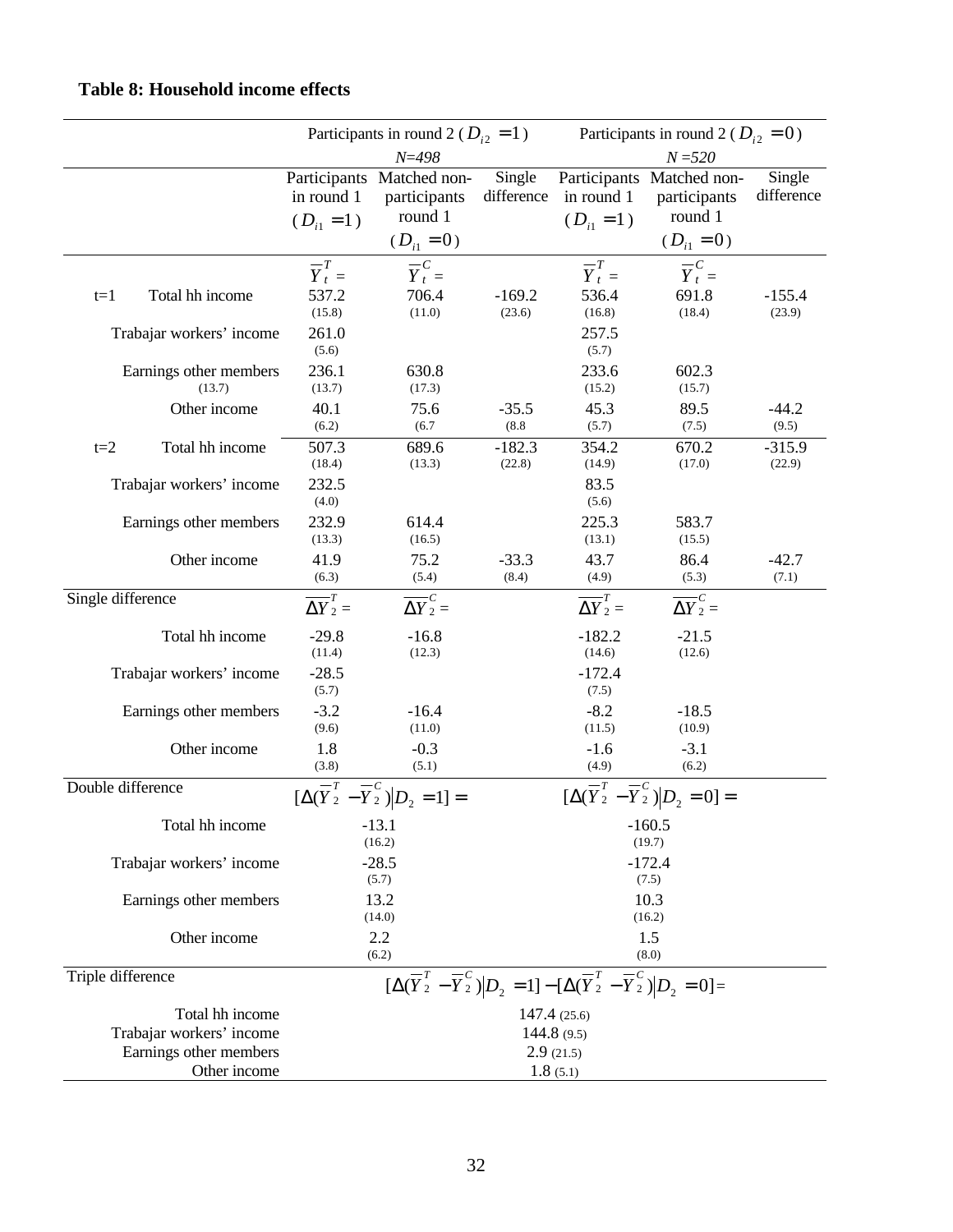|                      | Stayers in rounds 2 and 3   |                                                                                                                                                 |            | Leavers in rounds 2 and 3   |                             |            |  |
|----------------------|-----------------------------|-------------------------------------------------------------------------------------------------------------------------------------------------|------------|-----------------------------|-----------------------------|------------|--|
|                      | $(D_{i2} = 1; D_{i3} = 1)$  |                                                                                                                                                 |            | $(D_{i2} = 0; D_{i3} = 0)$  |                             |            |  |
|                      |                             | $N = 118$                                                                                                                                       |            |                             | $N = 424$                   |            |  |
|                      | Treatment                   | Comparison                                                                                                                                      | Single     |                             | Treatment Comparison        | Single     |  |
|                      |                             |                                                                                                                                                 | difference |                             |                             | difference |  |
|                      | $\overline{Y}_t^T =$        | $\overline{Y}_t^c$                                                                                                                              |            | $\overline{Y}_t^T =$        | $\overline{Y}_t^C$          |            |  |
| $t=1$                | 228.0                       | 285.7                                                                                                                                           | $-57.7$    | 227.5                       | 272.2                       | $-44.6$    |  |
|                      | (8.1)                       | (27.9)                                                                                                                                          | (29.6)     | (3.4)                       | (13.7)                      | (13.8)     |  |
| $t=2$                | 241.3                       | 314.9                                                                                                                                           | $-73.7$    | 85.5                        | 276.4                       | $-190.9$   |  |
|                      | (8.4)                       | (32.9)                                                                                                                                          | (33.0)     | (6.2)                       | (12.3)                      | (14.1)     |  |
| $t=3$                | 219.5                       | 289.0                                                                                                                                           | $-69.5$    | 138.4                       | 267.3                       | $-128.9$   |  |
|                      | (6.8)                       | (25.3)                                                                                                                                          | (25.8)     | (7.0)                       | (18.6)                      | (14.5)     |  |
| Single               | $\overline{\Delta Y}^T_2$ = | $\overline{\Delta Y}^C_2 =$                                                                                                                     |            | $\overline{\Delta Y}^T_2 =$ | $\overline{\Delta Y}^c_2 =$ |            |  |
| difference           | 13.3                        | 29.3                                                                                                                                            |            | $-142.0$                    | 4.2                         |            |  |
|                      | (9.2)                       | (20.8)                                                                                                                                          |            | (6.2)                       | (9.3)                       |            |  |
|                      | $\overline{\Delta Y}^T_3 =$ | $\overline{\Delta Y}^C_3 =$                                                                                                                     |            | $\overline{\Delta Y}^T_3 =$ | $\overline{\Delta Y}^C_3 =$ |            |  |
|                      | $-21.7$                     | $-25.9$                                                                                                                                         |            | 52.9                        | $-9.0$                      |            |  |
|                      |                             | (18.0)                                                                                                                                          |            |                             | (16.5)                      |            |  |
| Double<br>difference |                             | $[\Delta(\overline{Y}_2^T - \overline{Y}_2^C) D_{i2} = 1, D_{i3} = 1] = [\Delta(\overline{Y}_2^T - \overline{Y}_2^C) D_{i2} = 0, D_{i3} = 0] =$ |            |                             |                             |            |  |
|                      |                             | $-16.0$<br>(22.0)                                                                                                                               |            |                             | $-146.3$<br>(11.9)          |            |  |
|                      |                             | $[\Delta(\overline{Y}_3^T - \overline{Y}_3^C)]D_{i2} = 1, D_{i3} = 1] = [\Delta(\overline{Y}_3^T - \overline{Y}_3^C)]D_{i2} = 0, D_{i3} = 0] =$ |            |                             |                             |            |  |
|                      |                             | 4.2                                                                                                                                             |            |                             | 62.0                        |            |  |
|                      |                             | (20.0)                                                                                                                                          |            |                             | (16.5)                      |            |  |
| Cumulative gain      |                             | $-11.8$                                                                                                                                         |            |                             | $-84.3$                     |            |  |
|                      |                             | (22.4)                                                                                                                                          |            |                             | (15.7)                      |            |  |
|                      |                             |                                                                                                                                                 |            |                             |                             |            |  |
| Triple               |                             | $[\Delta(\overline{Y}_2^T - \overline{Y}_2^C) D_2 = 1, D_3 = 1] - [\Delta(\overline{Y}_2^T - \overline{Y}_2^C) D_2 = 0, D_3 = 0] =$             |            |                             |                             |            |  |
| difference           |                             |                                                                                                                                                 | 130.3      |                             |                             |            |  |
|                      |                             |                                                                                                                                                 | (25.3)     |                             |                             |            |  |
|                      |                             | $[\Delta(\overline{Y}_3^T - \overline{Y}_3^C)]D_2 = 1, D_3 = 1] - [\Delta(\overline{Y}_3^T - \overline{Y}_3^C)]D_2 = 0, D_3 = 0] =$             |            |                             |                             |            |  |
|                      |                             |                                                                                                                                                 | $-57.8$    |                             |                             |            |  |
|                      |                             |                                                                                                                                                 | (33.1)     |                             |                             |            |  |
| Cumulative gain      |                             |                                                                                                                                                 | 72.5       |                             |                             |            |  |
|                      |                             |                                                                                                                                                 | (32.0)     |                             |                             |            |  |

**Table 9: Triple-difference estimates over 12 months (two follow-up rounds)**

Note: Standard errors in parentheses; both matched comparison groups and matched leavers (as in Table 3).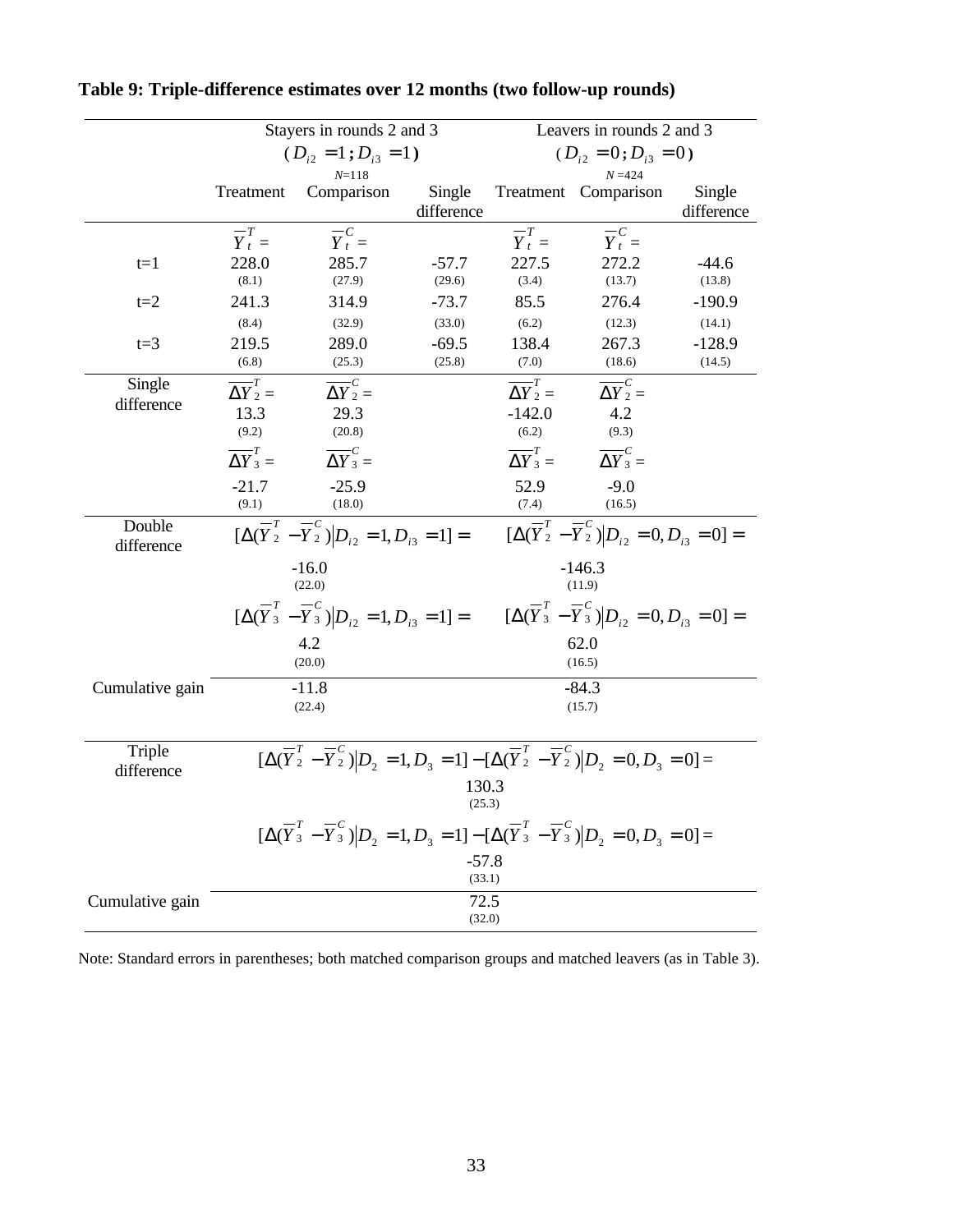| Length of exposure to          | One round         | Two rounds                                                                                                                       | Three rounds    |
|--------------------------------|-------------------|----------------------------------------------------------------------------------------------------------------------------------|-----------------|
| the program:                   |                   |                                                                                                                                  |                 |
|                                |                   | $D_{i2} = 1$ ; $D_{i3} = 0$ ; $D_{i3} = 0$ $D_{i2} = 1$ ; $D_{i3} = 1$ ; $D_{i3} = 0$ $D_{i3} = 1$ ; $D_{i3} = 1$ ; $D_{i3} = 1$ |                 |
| $N = 962$                      | $N = 464(48.2\%)$ | $N=$ 339 (35.2%)                                                                                                                 | $N=136(14.1\%)$ |
|                                |                   | % of respondents replying "yes"                                                                                                  |                 |
| Expanded job opportunities:    |                   |                                                                                                                                  |                 |
| Expected gains in $t=2$        | 35.7              | 52.6                                                                                                                             | 51.2            |
|                                |                   |                                                                                                                                  |                 |
| Expected gains in $t=3$ all    | 33.7              | 37.9                                                                                                                             | 48.7            |
| Employed in $t=3$              | 35.4              | 42.7                                                                                                                             |                 |
| Unemployed in $t=3$            | 31.1              | 31.1                                                                                                                             |                 |
|                                |                   |                                                                                                                                  |                 |
| Learned skills for other jobs: |                   |                                                                                                                                  |                 |
| Expected gains in $t=2$        | 51.8              | 66.1                                                                                                                             | 64.7            |
| Expected gains in $t=3$ all    | 45.0              | 53.5                                                                                                                             | 61.5            |
| Employed in $t=3$              | 38.6              | 51.0                                                                                                                             | 70.0            |
| Unemployed in $t=3$            | 55.0              | 57.1                                                                                                                             |                 |
|                                |                   |                                                                                                                                  |                 |
| Expanded contacts for future:  |                   |                                                                                                                                  |                 |
| Expected gains in $t=2$        | 25.7              | 35.9                                                                                                                             | 40.0            |
|                                |                   |                                                                                                                                  |                 |
| Expected gains in $t=3$ all    | 21.9              | 22.9                                                                                                                             | 32.6            |
| Employed in $t=3$              | 24.5              | 22.6                                                                                                                             | 30.0            |
| Unemployed in $t=3$            | 17.8              | 23.3                                                                                                                             |                 |

## **Table 10: Perceived gains from past participation from the program**

Note: Sample of Trabajar workers - special module in period 3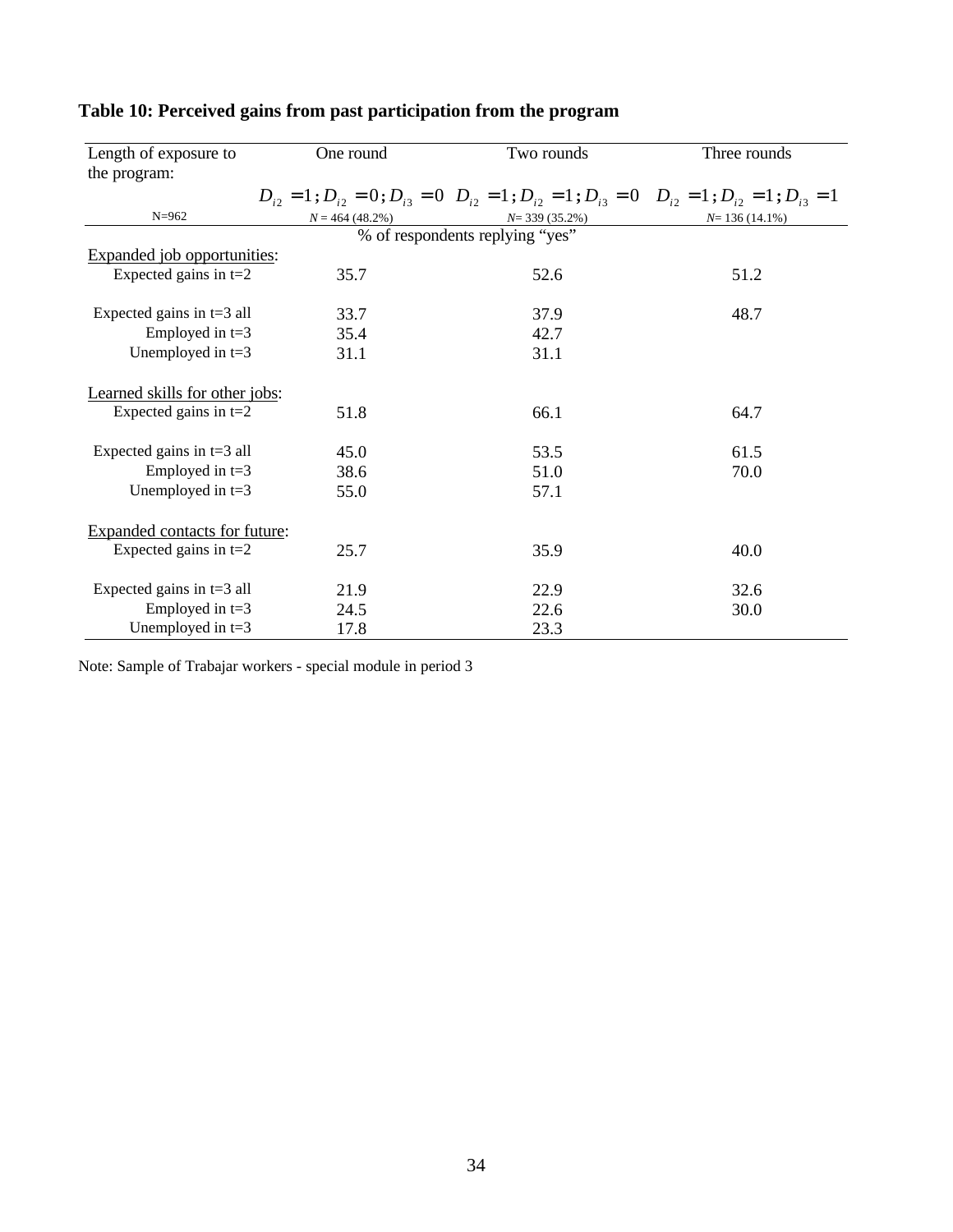| Stayers round 3 ( $D_{i3} = 1$ ) |                                                                                                             |                                                                                                                            |  |  |  |
|----------------------------------|-------------------------------------------------------------------------------------------------------------|----------------------------------------------------------------------------------------------------------------------------|--|--|--|
|                                  | Participants round 2 ( $D_{i2} = 1$ )                                                                       | Non-participants round 2 ( $D_{i2} = 0$ )                                                                                  |  |  |  |
| Single<br>difference             | $N = 118$<br>$\overline{\Delta Y}^T_t =$<br>$\overline{\Delta Y}^C_t =$<br>13.3<br>29.3<br>(9.2)<br>(20.9)  | $N = 19$<br>$\overline{\Delta Y}^T_t =$<br>$\overline{\Delta Y}^C_t =$<br>$-151.7$<br>54.6<br>(22.8)<br>(23.0)             |  |  |  |
| Double<br>difference             | $[\Delta(\overline{Y}_{2}^{T} - \overline{Y}_{2}^{C})]D_{i2} = 1] =$<br>$-16.0$<br>(22.1)                   | $[\Delta(\overline{Y}_2^T - \overline{Y}_2^C) D_{i2} = 0] =$<br>$-206.3$<br>(34.3)                                         |  |  |  |
| $(A)$ Triple<br>difference       |                                                                                                             | $[\Delta(\overline{Y}_2^T - \overline{Y}_2^C) D_2 = 1] - [\Delta(\overline{Y}_2^T - \overline{Y}_2^C) D_2 = 0] =$<br>190.3 |  |  |  |
|                                  |                                                                                                             | (56.8)                                                                                                                     |  |  |  |
| Leavers round 3 ( $D_{i3} = 0$ ) |                                                                                                             |                                                                                                                            |  |  |  |
| Single                           | Participants round 2 ( $D_{i2} = 1$ )<br>$N = 292$<br>$\overline{\Delta Y}_t^T = \overline{\Delta Y}_t^C =$ | Non-participants round 2 ( $D_{i2} = 0$ )<br>$N = 424$<br>$\overline{\Delta Y}_t^T = \overline{\Delta Y}_t^C =$            |  |  |  |
| difference                       | $-3.2$<br>$-4.8$<br>(4.8)<br>(11.2)                                                                         | $-142.1$<br>4.2<br>(6.2)<br>(7.6)                                                                                          |  |  |  |
| Double<br>difference             | $[\Delta(\overline{Y}_{2}^{T} - \overline{Y}_{2}^{C})]D_{i2} = 1] =$<br>1.6                                 | $[\Delta(\overline{Y}_2^T - \overline{Y}_2^C)]D_{i2} = 0] =$<br>$-146.3$                                                   |  |  |  |
|                                  | (11.7)                                                                                                      | (11.9)                                                                                                                     |  |  |  |
| (B) Triple<br>difference         |                                                                                                             | $[\Delta(\overline{Y}_2^T - \overline{Y}_2^C)]D_2 = 1] - [\Delta(\overline{Y}_2^T - \overline{Y}_2^C)]D_2 = 0] =$          |  |  |  |
|                                  |                                                                                                             | 147.9<br>(17.3)                                                                                                            |  |  |  |
| t-test of equality               | $H_0$ : (A)=(B)<br>Difference: 42.4<br>(59.4)<br>t-statistic: 0.71                                          |                                                                                                                            |  |  |  |
|                                  | $p$ -value: $0.47$                                                                                          |                                                                                                                            |  |  |  |

## **Table 11: Joint test of no lagged gains from past participation and no selection bias: Tripledifference estimates over 6 months**

Note: Standard errors in parentheses. Under the joint null of 'no lagged gains from past participation' and 'no selection bias', the triple differences should be the same (see equation (7))